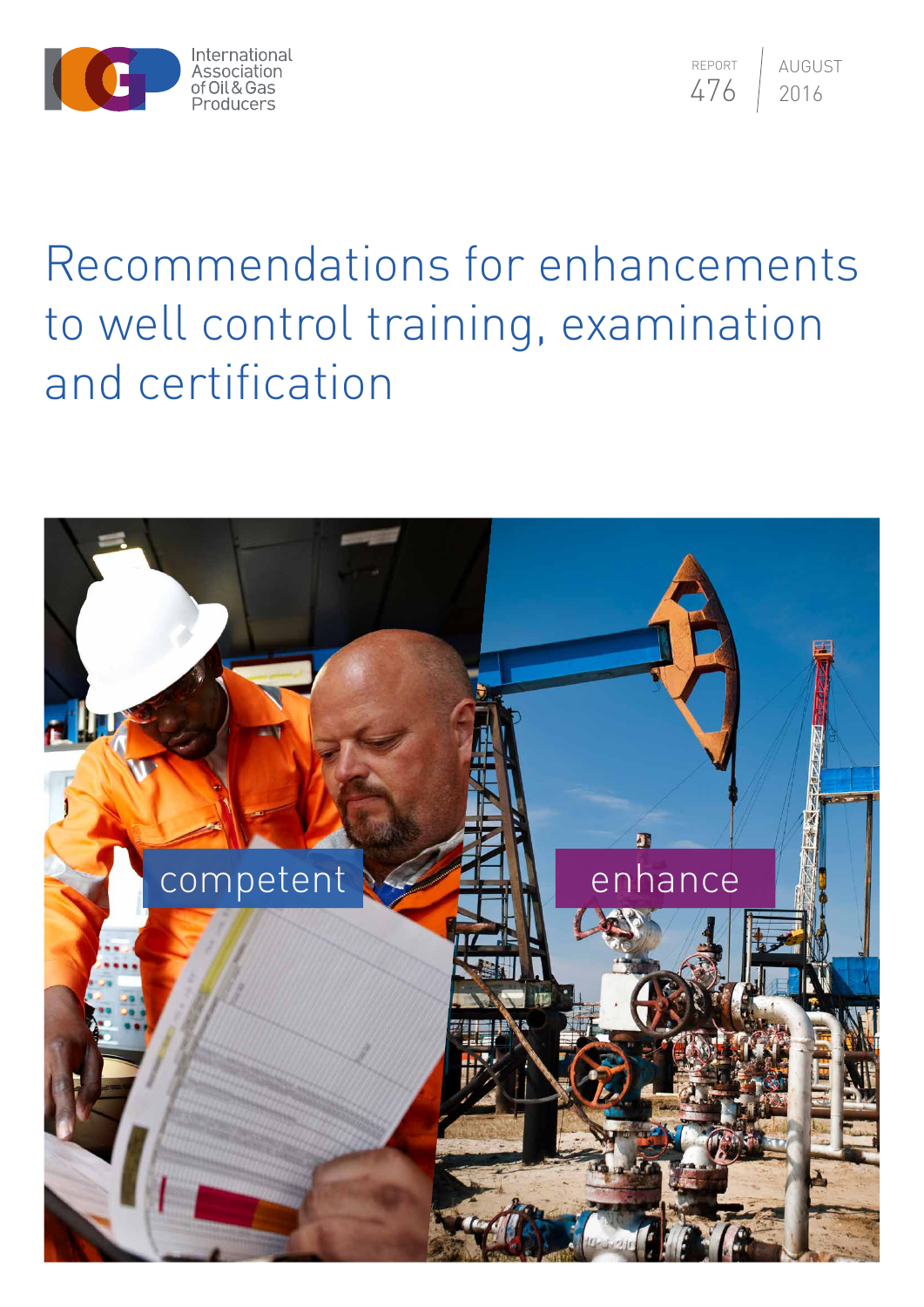#### Acknowledgements

#### Wells Expert Committee

Photography used with permission courtesy of BP p.l.c. and ©iznashih/iStockphoto (Front cover) ©Rumo/iStockphoto (Back cover)

#### Feedback

IOGP welcomes feedback on our reports: [publications@iogp.org](mailto:publications%40iogp.org?subject=)

#### Disclaimer

Whilst every effort has been made to ensure the accuracy of the information contained in this publication, neither IOGP nor any of its Members past present or future warrants its accuracy or will, regardless of its or their negligence, assume liability for any foreseeable or unforeseeable use made thereof, which liability is hereby excluded. Consequently, such use is at the recipient's own risk on the basis that any use by the recipient constitutes agreement to the terms of this disclaimer. The recipient is obliged to inform any subsequent recipient of such terms.

This publication is made available for information purposes and solely for the private use of the user. IOGP will not directly or indirectly endorse, approve or accredit the content of any course, event or otherwise where this publication will be reproduced.

#### Copyright notice

The contents of these pages are © International Association of Oil & Gas Producers. Permission is given to reproduce this report in whole or in part provided (i) that the copyright of IOGP and (ii) the sources are acknowledged. All other rights are reserved. Any other use requires the prior written permission of IOGP.

These Terms and Conditions shall be governed by and construed in accordance with the laws of England and Wales. Disputes arising here from shall be exclusively subject to the jurisdiction of the courts of England and Wales.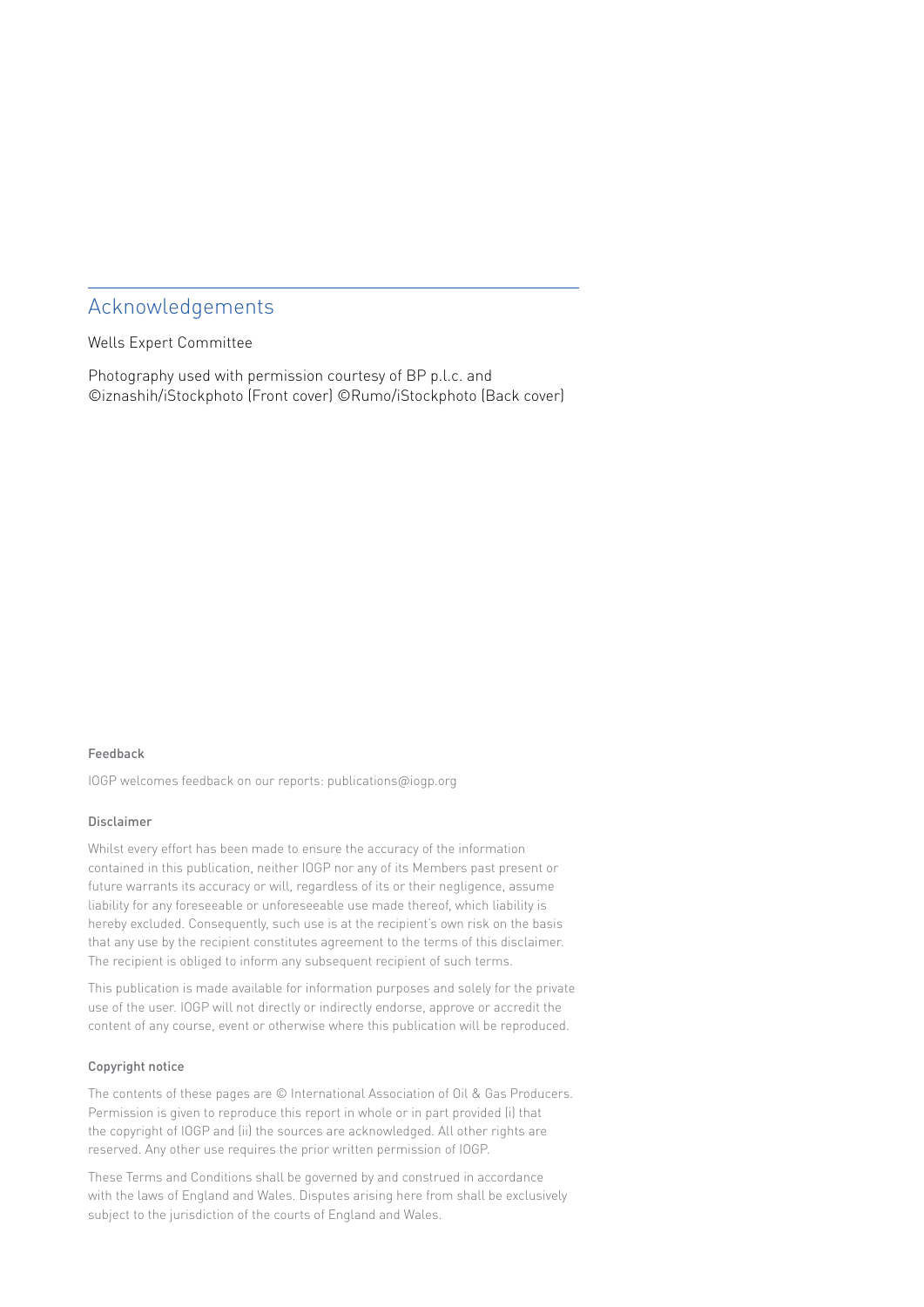AUGUST 2016 REPORT 476

# Recommendations for enhancements to well control training, examination and certification

Revision history

VERSION DATE DATE AMENDMENTS 1.0 October 2012 First release 1.1 August 2014 Minor correction (typo) 2.0 August 2016 August 2016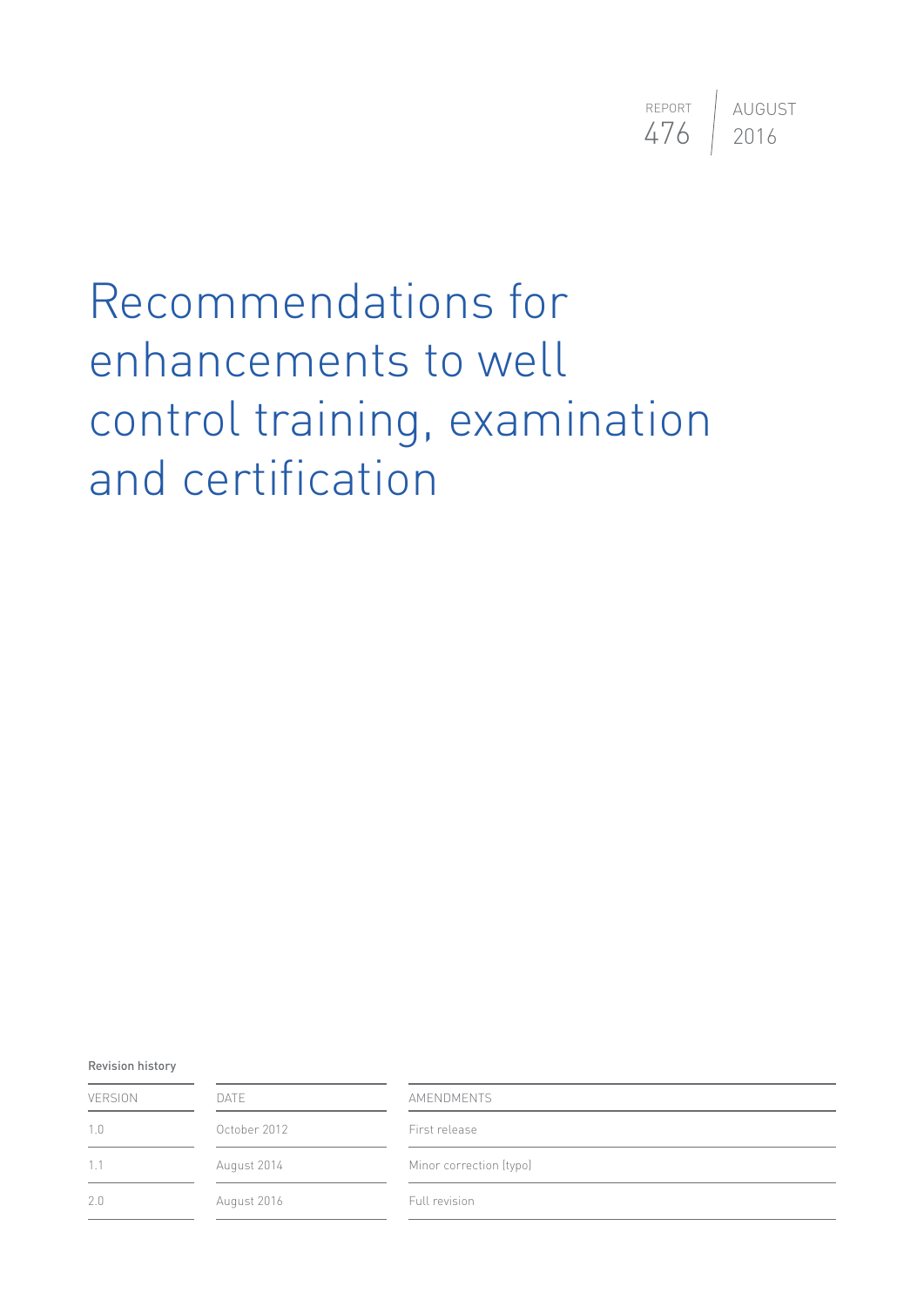## **Contents**

| <b>Foreword</b>                                      | 6  |
|------------------------------------------------------|----|
| 1. Scope                                             | 7  |
| 2. Objectives of well control training               | 8  |
| 3. Well control training key topics                  | 9  |
| 4. General recommendations for well control training | 10 |
| 4.1 Operation type, environment and equipment        | 10 |
| 4.2 Topics for emphasis in well control training     | 11 |
| 4.2.1 Monitoring, detection, and response            | 11 |
| 4.2.2 Risk awareness and risk management             | 12 |
| 4.2.3 Procedures and procedural discipline           | 13 |
| 4.2.4 Barrier management                             | 13 |
| 5. Well control learning methods                     | 15 |
| 5.1 Role-specific well control training              | 15 |
| 5.2 Scenario-based training events                   | 15 |
| 5.3 Continuous learning in the workplace             | 17 |
| <b>6. Role-Specific Training levels</b>              | 18 |
| Level 1 - All Personnel Training                     | 20 |
| Level 2 - Operations Team Personnel Training         | 21 |
| Level 3 - Equipment Operator training                | 22 |
| Level 4 - Supervisor training                        | 24 |
| Level 5 - Engineer and Approving Authority training  | 25 |
|                                                      |    |
| 7. Well control training for specialized operations  | 27 |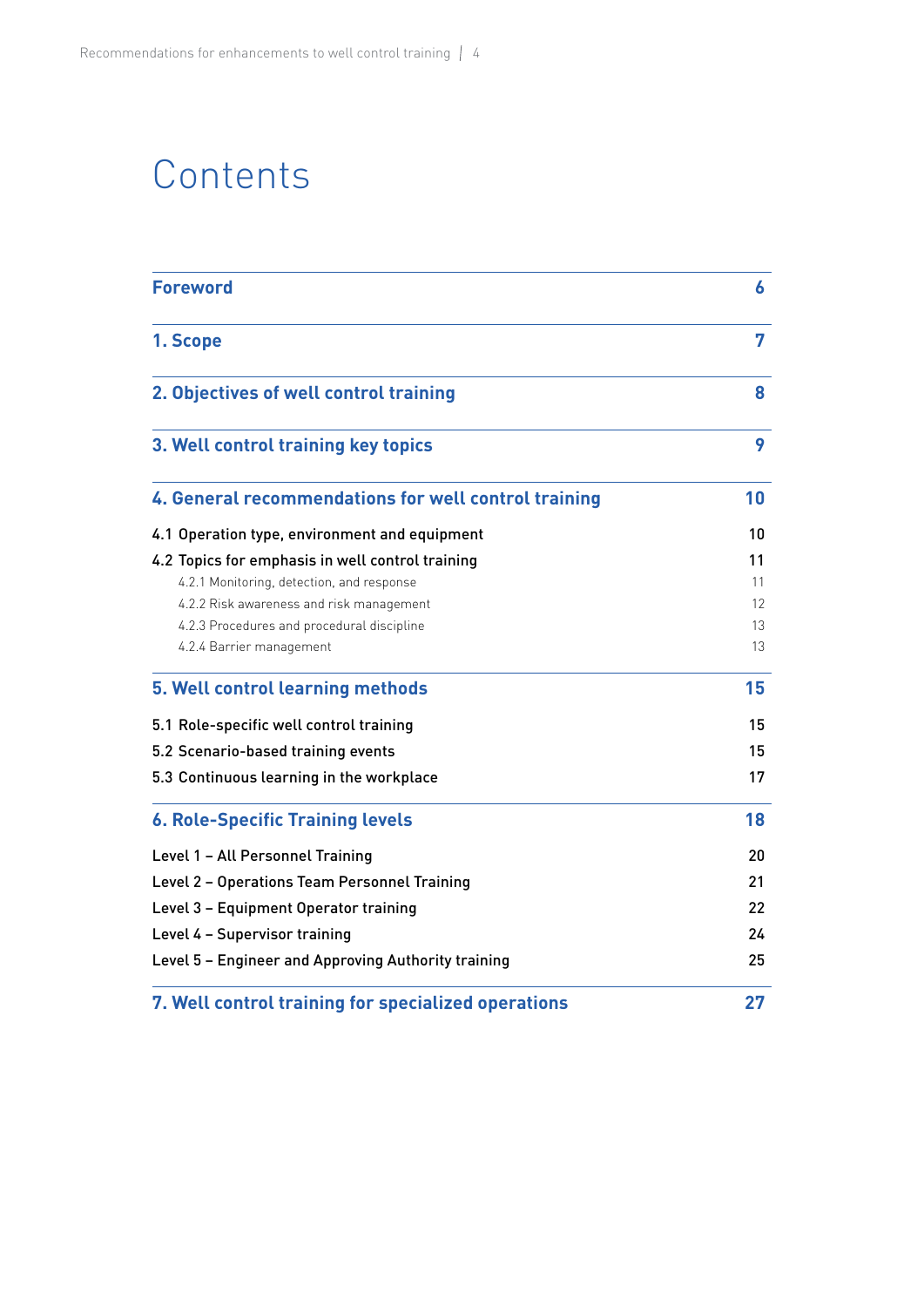| 8. Assuring the quality of well control training                |    |  |  |
|-----------------------------------------------------------------|----|--|--|
| 8.1 Quality of Training Programme                               | 28 |  |  |
| 8.2 Teaching, trainers and assessors                            | 28 |  |  |
| 8.3 Updating training materials and methodology                 |    |  |  |
| 8.4 Certification of individuals                                |    |  |  |
| 8.5 Repeat well control training                                | 30 |  |  |
| 8.6 Quality assurance audit of well control training programmes |    |  |  |
| <b>Appendix A. Managing risks, progression and dispensation</b> | 32 |  |  |
| A.1 Managing the risks                                          | 32 |  |  |
| A.2 Progression                                                 | 32 |  |  |
| A.3 Dispensation                                                | 34 |  |  |
| <b>Appendix B. Background on Well Operations Crew</b>           |    |  |  |
| <b>Resource Management</b>                                      | 35 |  |  |
| <b>Appendix C. Level 5 Engineer &amp; Approving Authority</b>   | 37 |  |  |
| <b>Appendix D. Bow tie methodology</b>                          | 39 |  |  |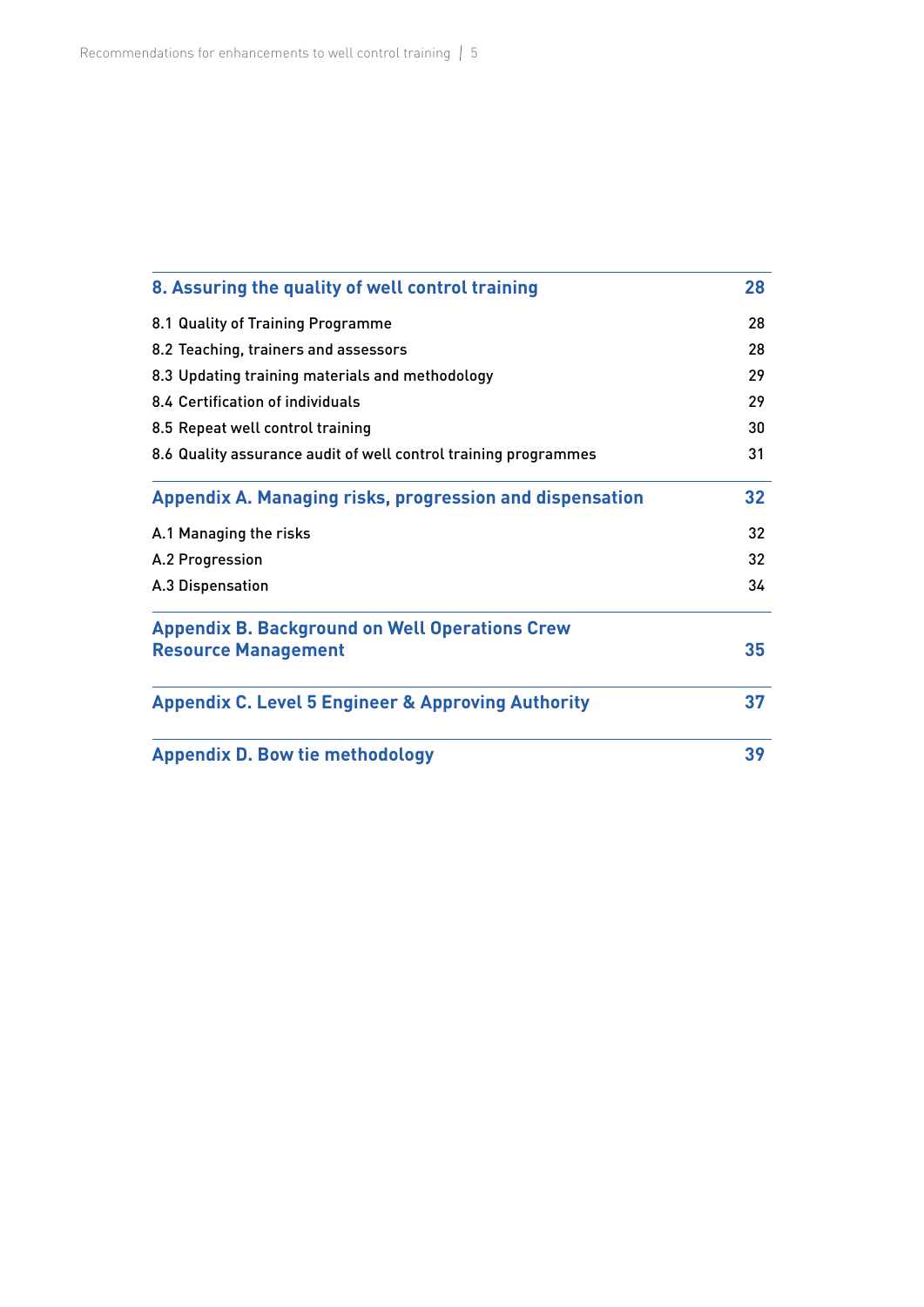## <span id="page-5-0"></span>Foreword

The E&P industry must strive to consistently improve well control competency of personnel involved with all oil and gas well operations throughout the world, and this should be actively overseen by those who accept the risks associated with well control events. The industry has a focus on process safety and for well operations involving drilling, completion and well intervention, process safety means well control.

The second edition of Report 476 provides recommendations for improvements to current well control training, examination and certification processes.

In this second edition, particular emphasis has been placed on:

- a) the scope: well drilling, completion and intervention throughout life cycle up to and including abandonment. Support services with well control responsibilities are also included
- b) detection and immediate response to minimize well influxes or well integrity failure with the ultimate objective of minimizing uncontrolled hydrocarbon release
- c) training concerning risk awareness and risk management specific to maintaining well control
- d) well control training is recommended to be tailored specifically to roles and responsibilities. Well control training for support services should be tailored to meet their function in respect to their well control responsibilities
- e) role-specific Levels 1–5 training is clarified. Examples are set out in 476chart, *Well Control Training – Levels Guidance Chart*, which is published at the same time as this report
- f) methodology for formal assessment is clarified
- g) certification records recommended to be kept by training providers and accreditation bodies where applicable
- h) level progression and the dispensation guidance are given
- i) elements of Human Factors/Crew Resource Management/Non-Technical skills being introduced within well control training
- j) prescriptive examples of syllabuses for both standard and specialized courses from the first edition were removed because role-appropriate syllabuses are being developed by industry parties.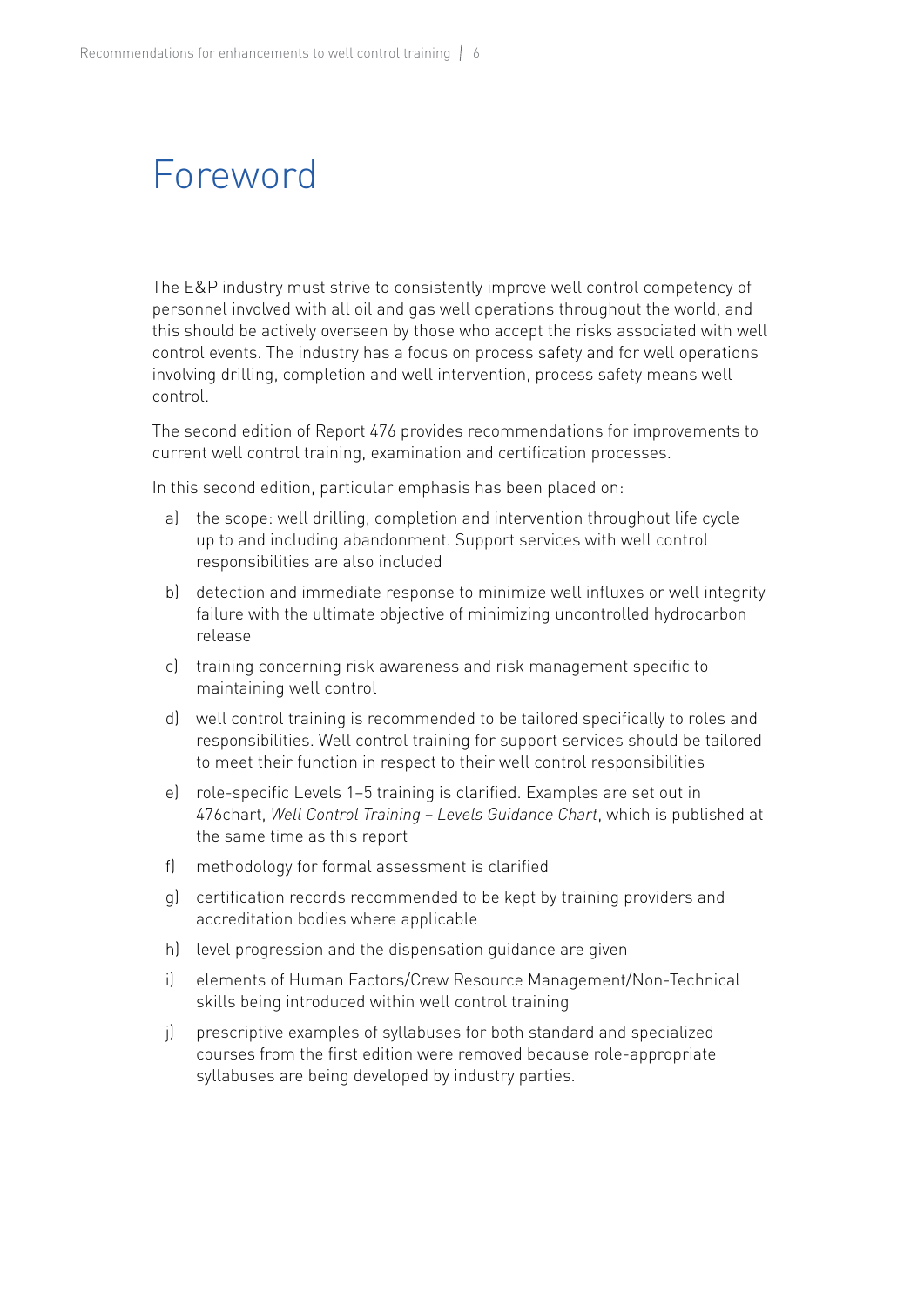## <span id="page-6-0"></span>1. Scope

This report provides recommended enhancements to existing industry well control training, examination and certification processes, as well as related philosophies that should be considered for adoption throughout the industry to improve well control preparedness and performance.

The content of this report applies to all types of onshore and offshore well control operations worldwide. Its recommendations are applicable to the personnel who plan and execute well work at any stage of a well's life cycle.

Issues specifically addressed include:

- well design
- design of activities on wells
- well construction (drilling and completion)
- well intervention, wellhead maintenance or work-over
- plugging, suspending and abandoning wells.

The focus of this effort excludes production-related work.

This report is supported by 476chart, *[Well Control Training – Levels Guidance Chart.](file:/Volumes/Design/Projects/2%20-%20Scheduled/2%20%E2%80%93%20Design%20Work/476/476chart.pdf)*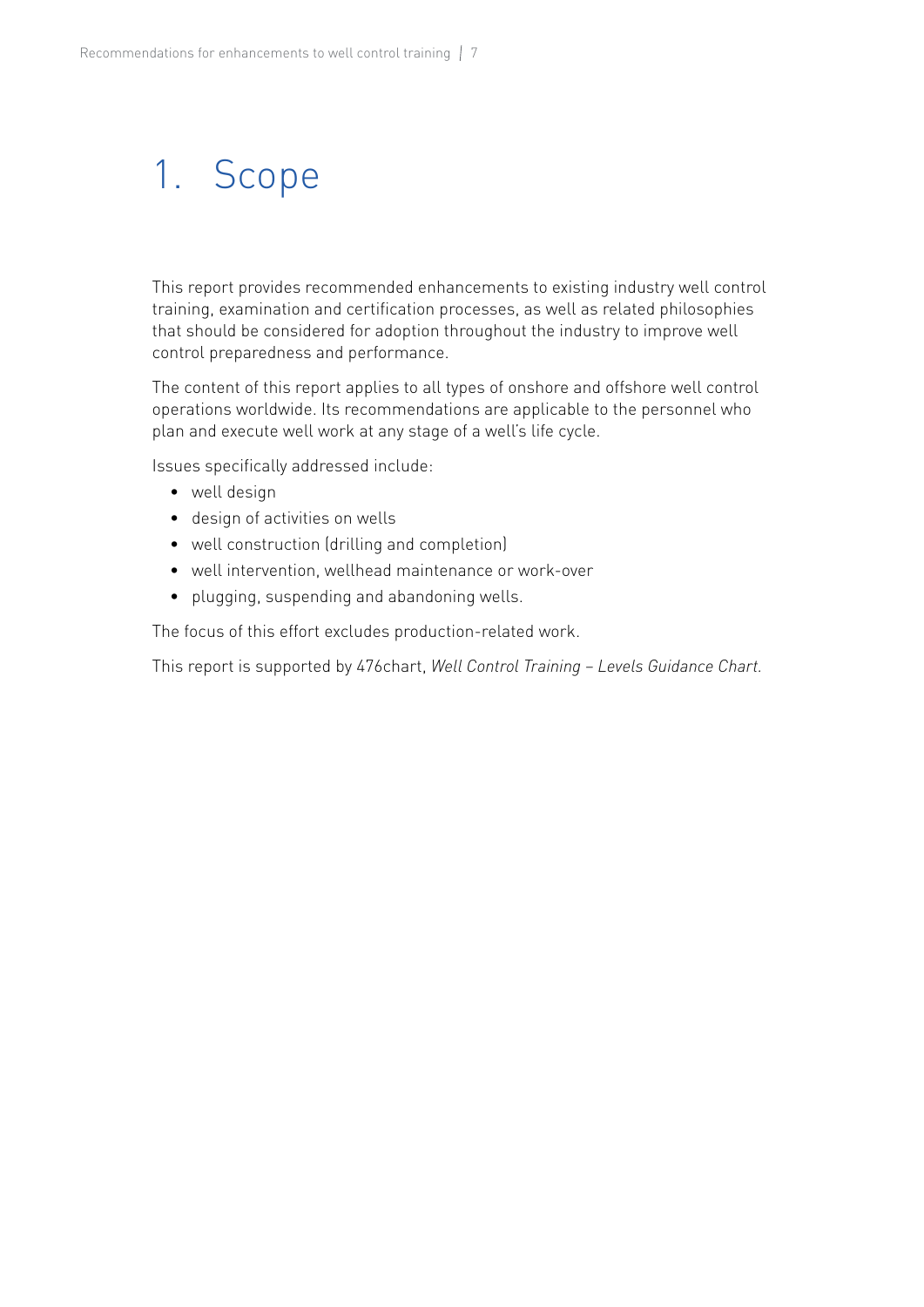## <span id="page-7-0"></span>2. Objectives of well control training

The foundations of well control training are prevention, detection and management of well control incidents with the ultimate objective of avoiding uncontrolled release of hydrocarbons danger to life, the environment and company reputation.

Well control training should enable participants to receive and develop rolespecific well control knowledge and to learn and practice well control skills. Upon completion of training they should be able to execute their well control responsibilities. Overall as a result of effective well control training risks of well control incidents and associated consequences should be minimized.

Well control responsibilities address, but are not limited to:

- recognizing the importance of appropriate well design for well control safety
- explaining how well integrity is maintained
- recognizing deviations from approved design
- identifying the well control risks associated with the tasks
- assessing the suitability of risk mitigations
- identifying risks, limitations and proper actions for all operations per rolespecific responsibilities
- recognizing limitations of equipment, according to role specific responsibility.
- responding effectively when primary and/or secondary barriers fail
- maintaining primary well control and contributing to secondary well control operations
- explaining how to bring the well back under control and to normalize the situation.

The industry aim is to ensure that suitable training is available and that this training is administered, delivered and assessed to an industry-recognized standard.

Well control training should strive to ensure that the following learning outcomes are emphasized:

- a common understanding of problem areas and solutions related to well control management
- the knowledge of well control responsibilities of personnel relevant to their function
- the focus on well control risks and contingency planning during well design and operations
- the importance of well integrity throughout well life cycle.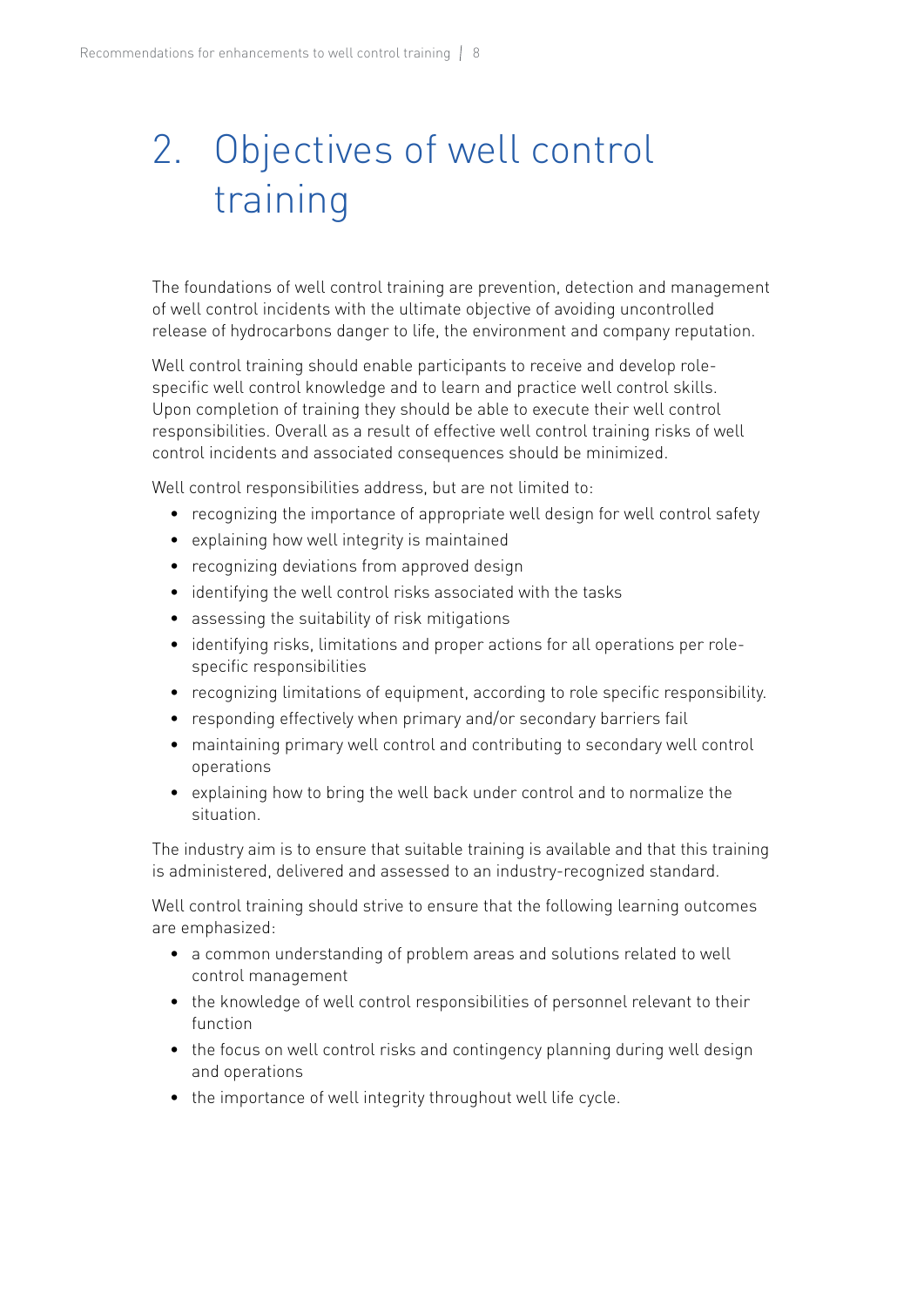## <span id="page-8-0"></span>3. Well control training key topics

An individual's role will determine the emphasis required for each training Key Topic.

Individuals should learn what is relevant to their role and responsibilities. Learning content should support the individuals in achieving their well control assurance responsibilities.

### Well Control Training Key Topics include:

- 1) Why do we need well control training?
- 2) risk awareness and risk management (risk identification, assessment, analysis, mitigation), Management of Change (MOC), and contingency planning
- 3) well control risks at each stage of the well life cycle
- 4) well control at each stage of the well life cycle
- 5) learnings from the past well control incidents, examples for every stage of the well life cycle
- 6) pressure: pore pressure (also known as formation pressure), fracture pressure, hydrostatic pressure, sub-normal pressures, over-pressures, surface pressures, circulating pressures, etc.
- 7) well design and barrier design concepts, together with the corresponding calculations, including primary, secondary, tertiary barrier envelopes, barrier identification and barrier management
- 8) the primary barrier envelope components and their function (e.g. hydrostatic head, wellhead seals, stuffing box seals)
- 9) well construction and intervention assuring integrity (e.g. fluids, cement, barrier management, monitoring, testing)
- 10) fluids in wells behaviours and characteristics (e.g. solubility, composition, temperature effects, compression, expansion) of gases and liquids including drilling fluids, completion fluids and work-over fluids
- : 11) primary well control operations of monitoring, detection, interpretation, analysis and response
	- 12) drills: empowerment and duty, including practical exercises
	- 13) detection of indicators of changing conditions that may lead to loss of well control or loss of well integrity
	- 14) equipment function and limitations that can affect Well Control Assurance during the span of the entire well life cycle, e.g. BOP equipment
	- 15) controlling anomalous behaviour such as a fluid influx or loss within the wellbore with defined well shut-in and securing procedures
	- 16) well control response methods and procedures to return the situation to normal, deciding on specific methods of well kill (e.g. reverse circulation and forward circulation, wait and weight and driller's method, volumetric, lubricate and bleed, combined volumetric stripping, bullhead) to include both management and calculations
	- 17) completely regain the integrity of the well barrier and return safely to continue the operation on the well with primary well control
	- 18) as appropriate Human Factors/Crew Resource Management/Non-Technical Skills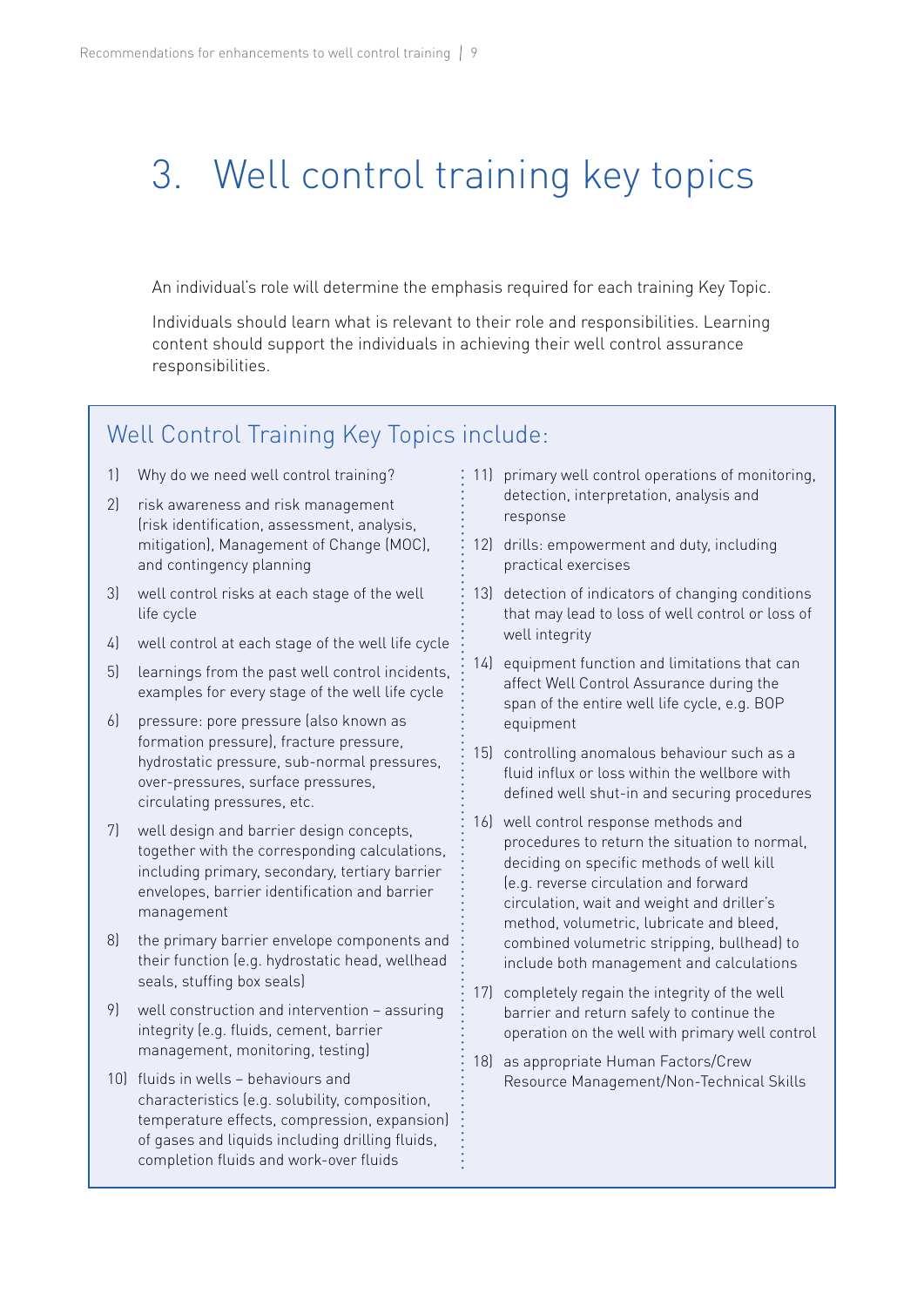## <span id="page-9-0"></span>4. General recommendations for well control training

### 4.1 Operation type, environment and equipment

Complexities of well control can differ significantly between the nature of the operations being performed, the environment the activity is in, the type and location of the rig or of the intervention unit.

Typical operations are:

- 1) Drilling with bottom-supported offshore installations and land-based installations that utilize surface well control equipment
- 2) Drilling with floating rig operations utilizing subsea well control equipment. Differences in well control challenges should be identified for the following environments:
	- water depth varying in comparison from shallow to much deeper
	- moored drilling rigs versus dynamically positioned drilling rigs
- 3) Intervention, working predominantly on live wells (i.e., pressured well fluids at surface). Entering an existing wellbore for remedial, suspension and/or abandonment purposes. This can include activities of wire-line, coiled tubing, snubbing, well maintenance and completion, suspension and abandonment. Activities could be carried out in various locations: land, shallow or deep water as rig/vessel supported or may be stand-alone.

Drilling is intended to include the construction of a new wellbore and/or sidetrack, and subsequent operations such as well testing, completion and work-over operations until a well is handed over, suspended or abandoned.

There should be adequate training coverage, as appropriate for the role, to ensure these programmes are designed and executed in an appropriate manner. This is to ensure well integrity is assured both during and after the conclusion of these operations.

Suspension, completion, work-over and abandonment operations should be covered in both drilling and intervention training categories.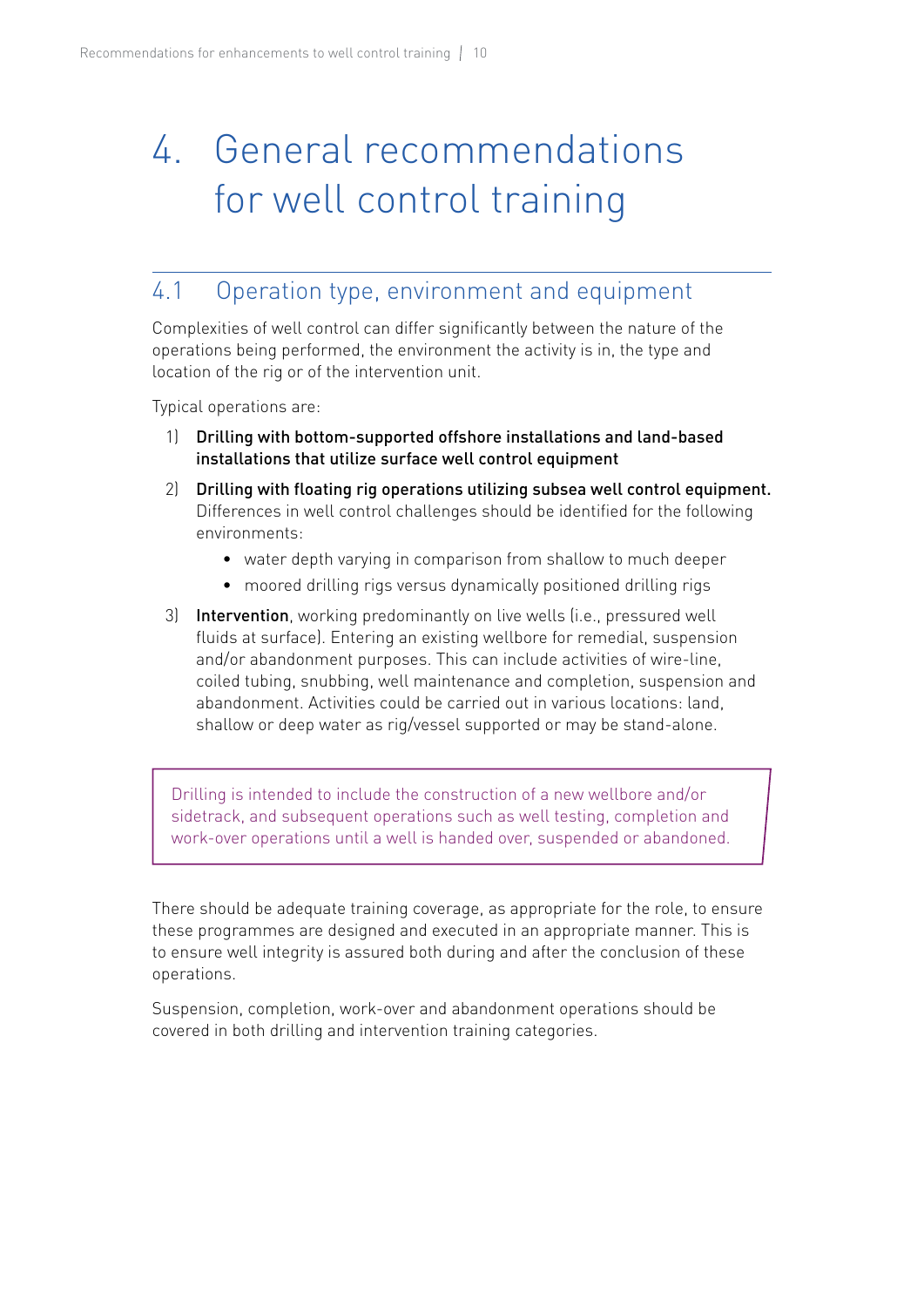## <span id="page-10-0"></span>4.2 Topics for emphasis in well control training

Topics that need emphasis in well control training programmes are noted here. It is recommended that these topics will be fully integrated into the training programmes, allowing real-life examples to illustrate good practice and also what can go wrong.

### 4.2.1 Monitoring, detection, and response

Training should have a strong focus on the importance of maintaining well barrier integrity as a key avoidance measure and for significantly reducing the severity of a well control event. Maintaining well barrier integrity necessitates learners have knowledge and skills with respect to best practices concerning well monitoring, detection of anomalous wellbore behaviour and response.

Training should include the discussion of the well control management plan for every stage of the operation, ensuring that roles and responsibilities are clearly defined.

Lessons learned from past incidents should be used to illustrate best practice for each stage of monitoring, detection and response.

Monitoring should address barriers and all of the aspects of operations that can impact well control assurance.

Training with respect to monitoring should include as a minimum:

- monitoring the well parameters to identify possible anomalies for early kick detection and achieving safe, rapid and effective 'shut-in'
- during well intervention operations on a well that is under pressure then monitoring is expected to occur for signs of failure of pressure control equipment (surface and subsea, as applicable)
- monitoring of well behaviours to stay within the predetermined operating envelope is required for all operations
- monitoring is expected to occur on all operations on wells for example on dead wells and live wells. (Dead wells could be reworked to reinvigorate and make live again: the Operations Team should be alert and prepared for change in well health)
- monitoring for signs of failure of sub-surface pressure control equipment during well intervention operations on a live well, e.g. deep set or shallow set plugs, or down-hole valves
- monitoring for signs of compromise of sub-surface well integrity during all operations including well intervention activity into a suspended or dead well, or whilst killing any well.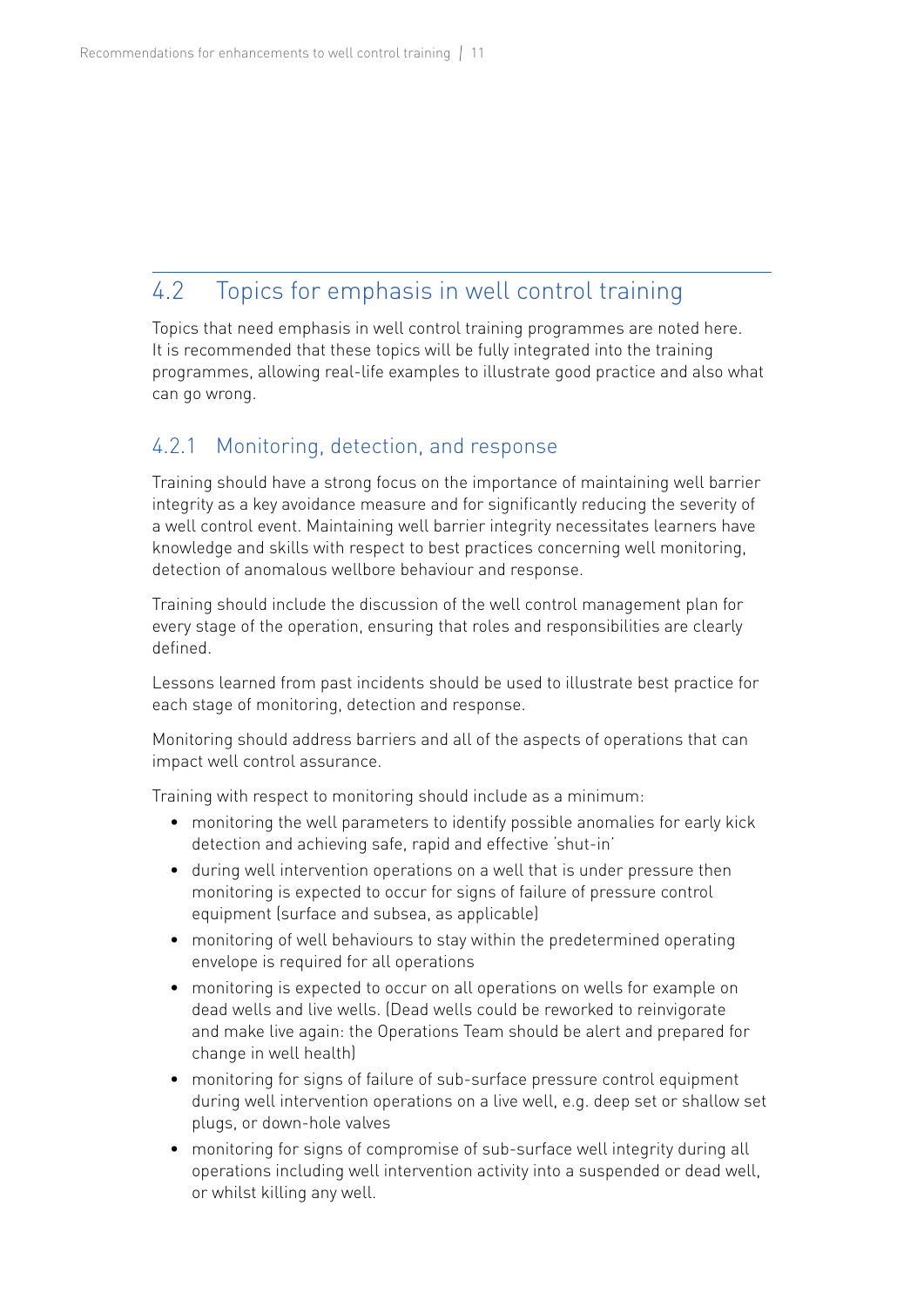<span id="page-11-0"></span>The following elements of training should be adopted to improve the ability of the Operations Team to detect a possible influx or an unexpected anomaly at an early stage:

- the importance of kick and leak detection equipment and how it is maintained
- accurate interpretation of sensor readings
- the different signs of anomalies and early detection techniques that may indicate influx potential
- the importance of fluid flow monitoring for early kick detection.

The learner will know that the Well Control Management plans will include the expected response.

Shutting-in the well should be seen as the right response action. Training should help foster a culture not to ignore anomalies and "if in doubt, shut in". Well control training should communicate a strong message that, if a well is suspected to be flowing unintentionally, the immediate response is to shut-in the well then investigate the potential influx or anomaly (not investigate then shut-in).

In certain operations where the planned response is not a typical well shut in (i.e. during underbalanced drilling, managed pressure drilling, well kill operations or cases where concern exists regarding barrier envelope capacity), training should help develop the skills needed to return the situation to normal.

Training should promote understanding of Optimism bias, a false sense of security: instead, be vigilant and thorough in monitoring, detecting and responding.

#### 4.2.2 Risk awareness and risk management

The objective is for everyone to develop their own risk awareness and risk management skills. It is recommended that the fundamentals of risk management as appropriate for each training are delivered.

Training should enable the learning of the fundamentals of risk management and how it should be applied throughout the life cycle of a well. It should provide individuals with an appropriate, role-specific, ability to:

- explain the overall risk management process and the elements within it
- recognize the significance of uncertainties
- recognize hazards and its potential consequences
- participate in a risk management activity specific to their area of responsibility
- understand, or where appropriate implement, the process for determining the risk management approach necessary to manage specific activities
- recognize the impact of situational awareness by the complete Operations Team to managing well site risks.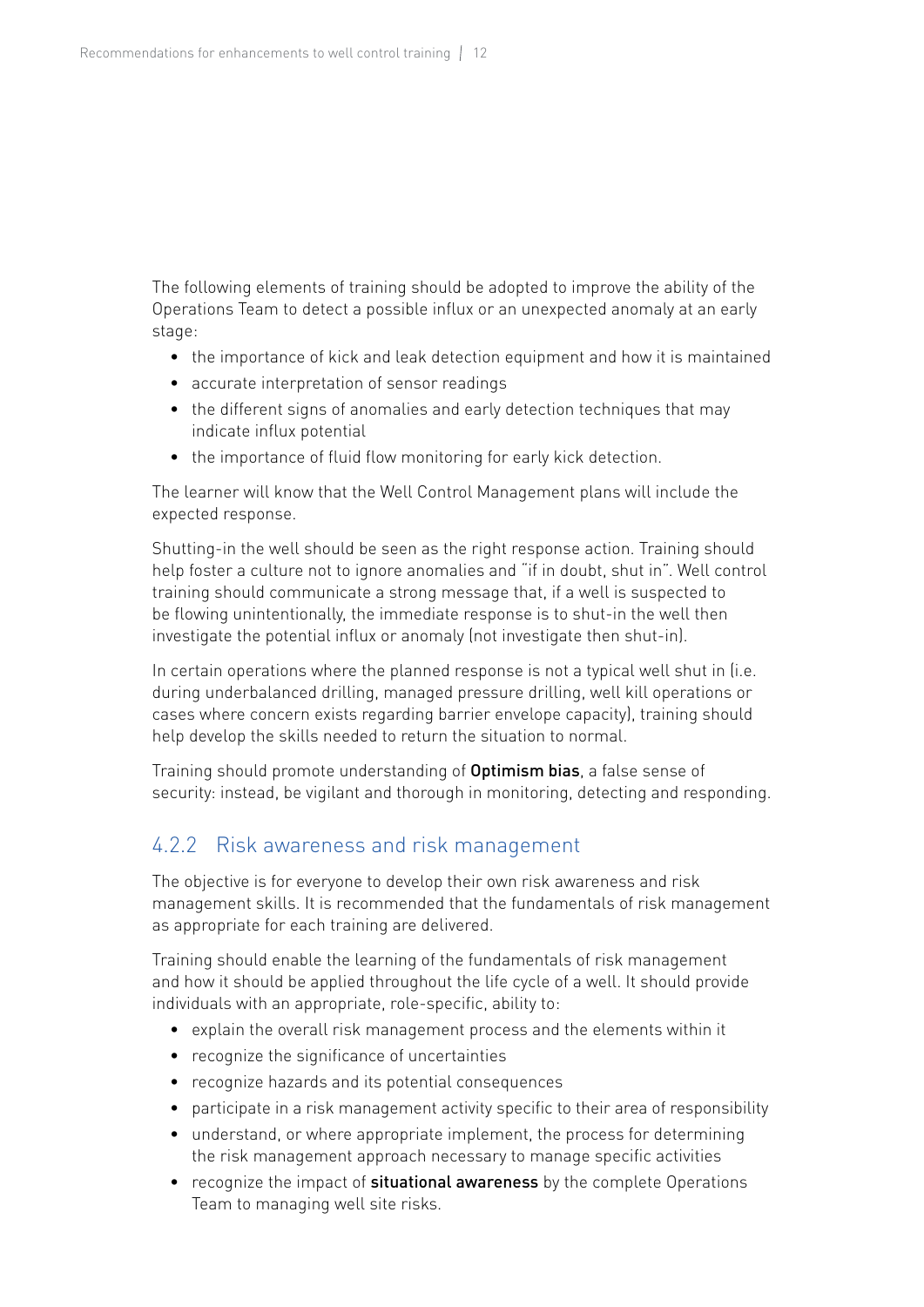<span id="page-12-0"></span>The Operations Team is the Well Operations personnel who are from oil and gas producing companies, drilling contractors, well intervention and well servicing companies, covering both well-site and office-based personnel that support the activity.

There should be a strong emphasis placed on how deviations from the plan or changes to the process are to be managed, through an appropriate Management of Change (MOC) process with all applicable risks considered and managed accordingly.

### 4.2.3 Procedures and procedural discipline

Fundamental to delivering a safe well operation is having in place appropriate procedures which are followed and verified compliant. This aspect of risk management should be emphasized throughout the training.

Procedural Discipline (sometimes known as Procedural Compliance) is needed to guard against errors that can be induced by inappropriate substitutions or short-cuts.

It is important to convey during training that any modification to procedures, work instructions or a previously approved programme of work should include:

- a proper risk assessment
- an appropriate Management of Change execution
- sign off by the designated Approving Authority.

#### 4.2.4 Barrier management

Well control training should have a strong focus on the concept of **barriers** and barrier management. It should include barrier selection, verification, monitoring and repair, in relation to physical elements, management systems and human barrier elements and associated controls.

Such training should:

- ensure a comprehensive and common understanding from well design through construction, operation and into suspension or abandonment – of what constitutes barriers to flow (primary and secondary), how they are verified, monitored and repaired
- ensure an understanding of well barrier elements and the importance of redundant barriers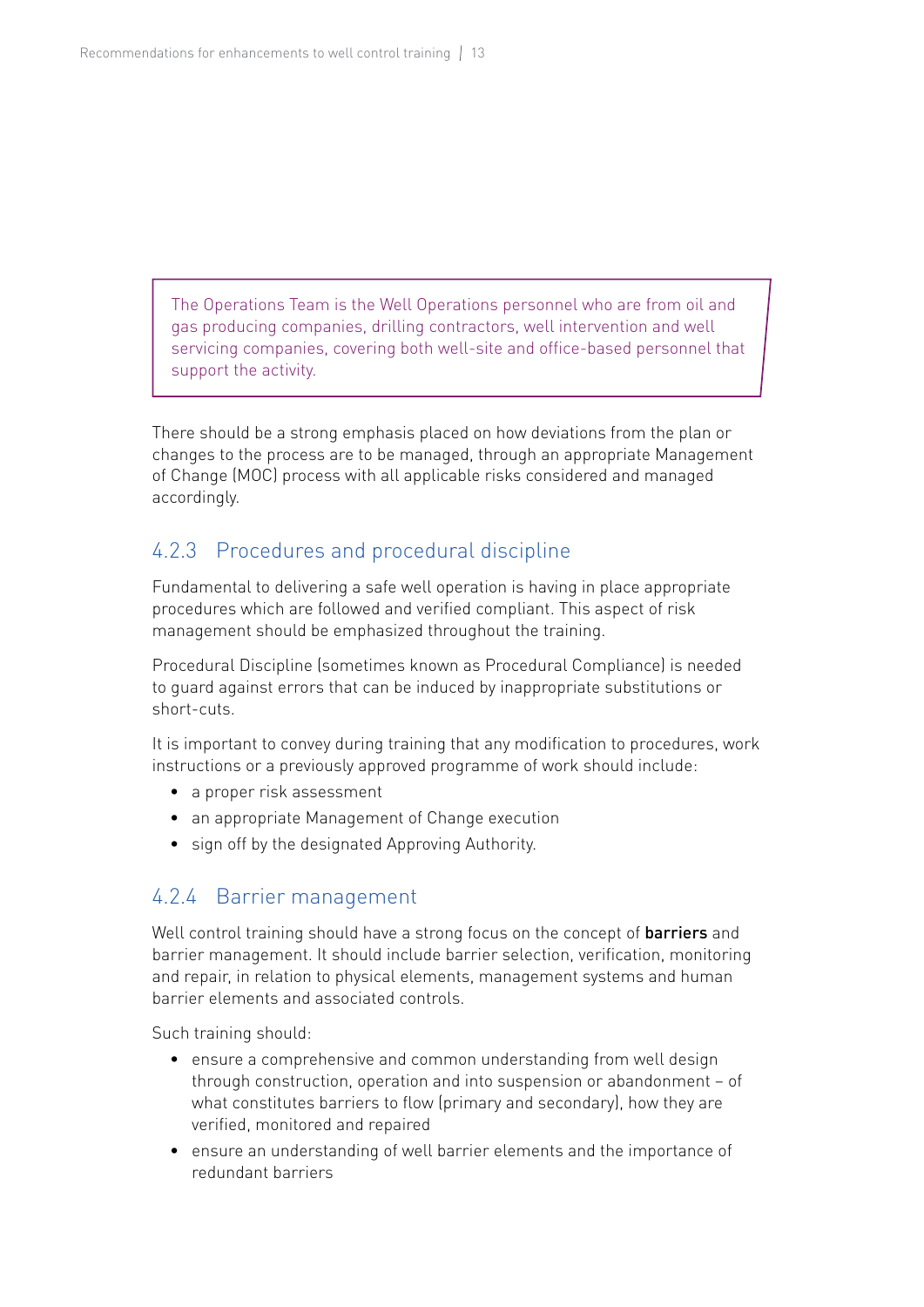- convey the importance of maintaining dual barriers during operations on and below surface casing (i.e. when a blowout preventer (BOP) or Christmas tree is in place) and management of the barrier systems when key barriers are installed, removed or changed
- indicate the importance of human intervention where a system requires human initiation to achieve the required barriers
- note the importance of maintaining dual barriers below surface when a well profile change is made, for example, when a cementation of perforation is undertaken
- highlight the importance of assuring dual barrier protection during suspension or abandonment operations (for example when BOPs and/or Christmas trees will be removed for extended/indefinite periods of time)
- ensure all participants know the barriers for which they are responsible, e.g. on the basis of bow tie methodology. See [Appendix D](#page-38-0) for a brief description of the bow tie methodology.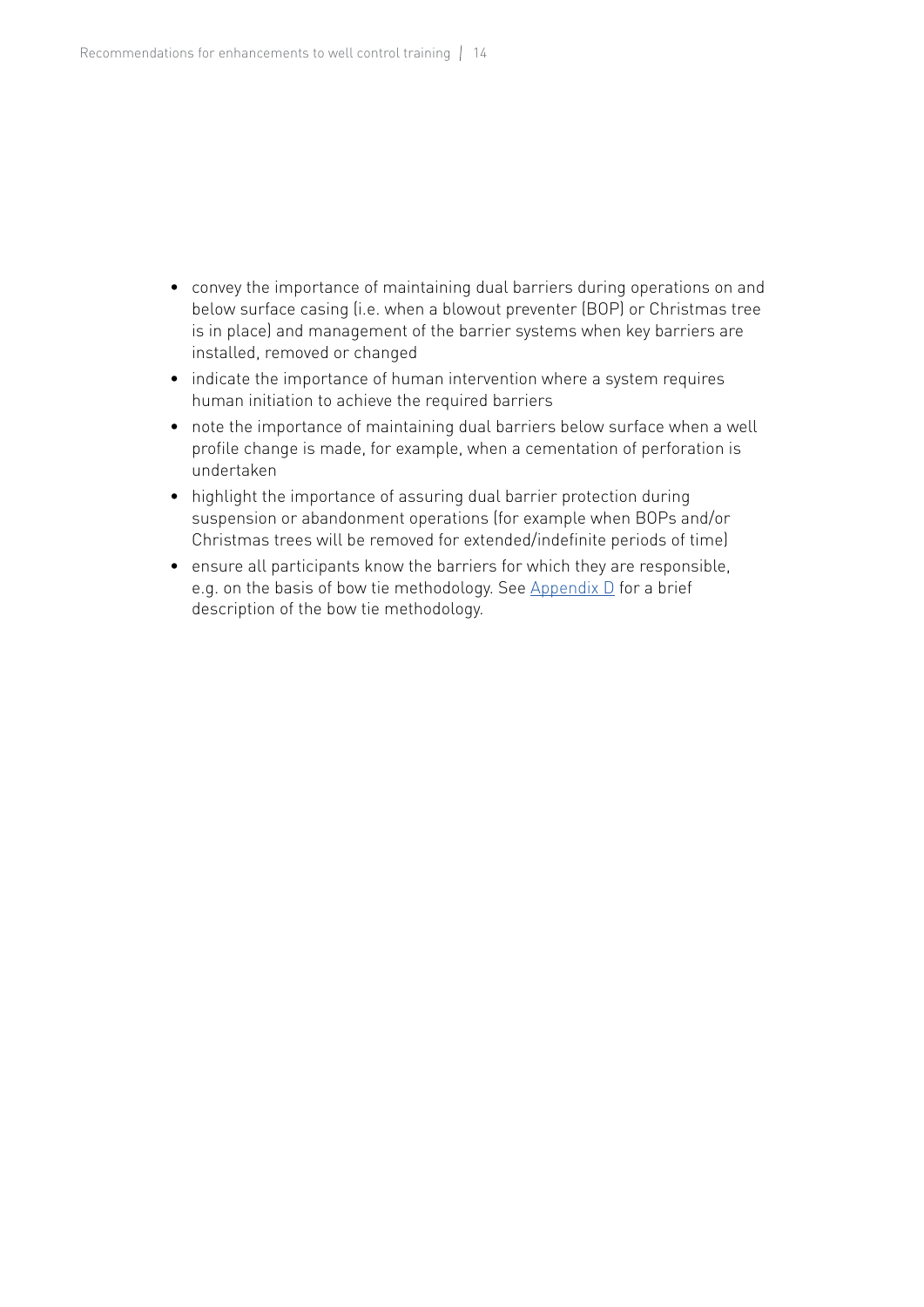## <span id="page-14-0"></span>5. Well control learning methods

A person will have many well control learning opportunities throughout his or her career. Methods are likely to be varied. Examples are set out here.

### 5.1 Role-specific well control training

The employer is responsible for assuring that all personnel who can impact the well barriers have role specific well control training.

Training should be focused on specific roles and the training should enable individuals to gain the skills to demonstrate capability to fulfil their own well control responsibilities. Examples of the roles typically held by the wellsite support personnel are set out in [section 6](#page-17-0) (Role-Based Training levels).

Well control training for specialized operations are set out in [section 7.](#page-26-0)

Role-specific training delivery may be in house or by third party training provider.

Assurance of the quality of the role-specific well control training may be carried out in house. Alternatively, some operators could choose to manage assurance of role-specific well control training via an accredited training body. See [section 8](#page-27-0) (Assuring the quality of well control training).

Well-site support personnel, for example those contributing from service companies, should have options for in-house focused training at the level of their supporting responsibilities specific to their impact on well control assurance.

### 5.2 Scenario-based training events

Scenario-based well control training is a term that refers to training activities where both technical and non-technical / Well Operations Crew Resource Management (WOCRM or CRM) skills are able to be applied to particular challenging scenarios. This could utilize a well control simulator, other computer simulation or desktop-exercise or even be carried out on a training-rig.

See [Appendix B](#page-34-0) (Background on Well Operations Crew Resource Management).

Although scenario-based well control training has been available for several years, it should become widespread as an essential component of well control training and certification for personnel involved with the detection, shutting-in and recovery from well control events. This should be as relevant for well construction activities as it is for well servicing/intervention.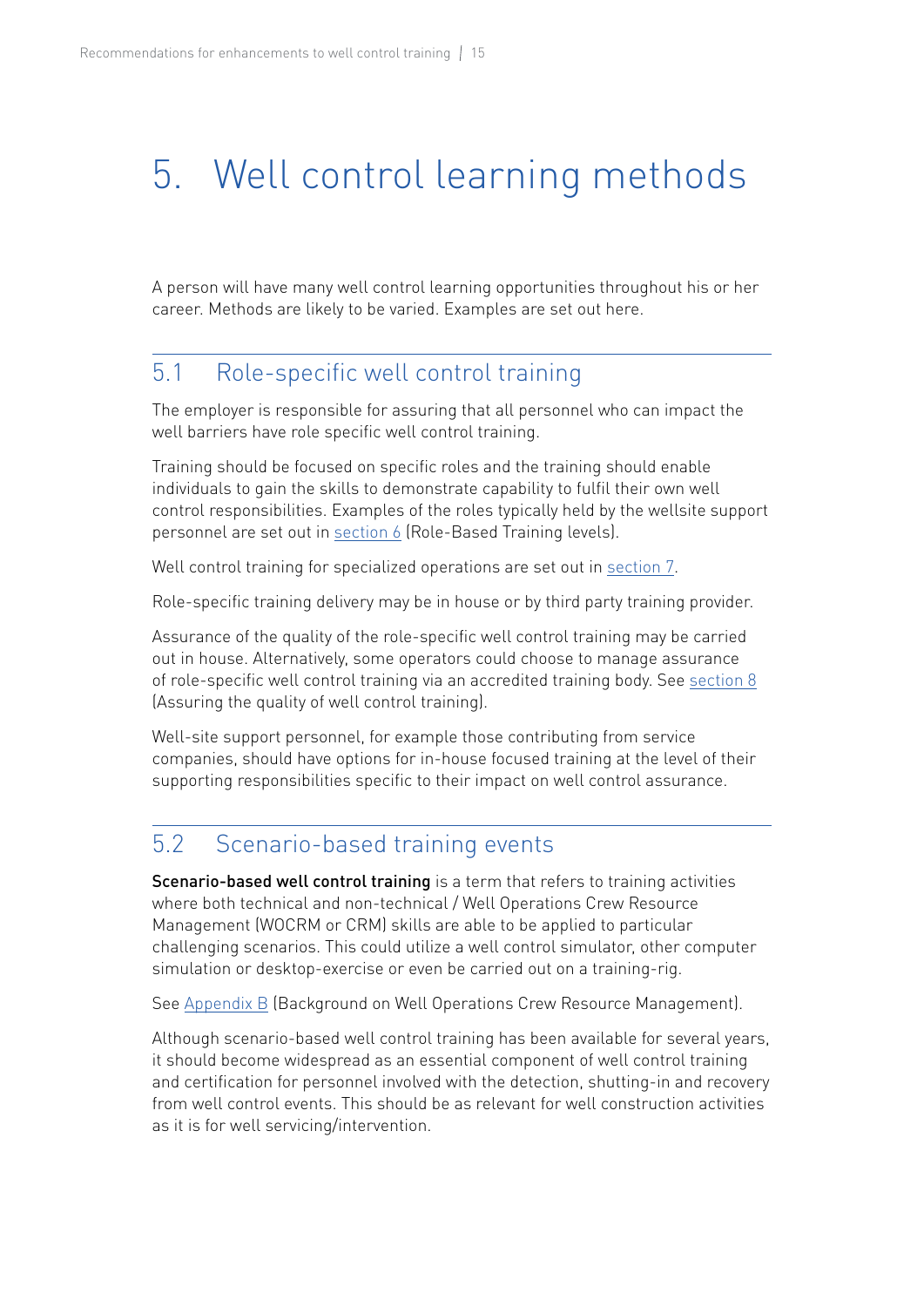Scenario-based well control training:

- can be applied to benefit both the drilling, completion and the well intervention communities
- can enhance an Operations Team's ability to quickly recognize and mitigate well control events effectively and safely.

This method of learning, normally in a team (the team present in the class or the Operational Team, or Sub-Team, designated by the operator), is especially valuable when coupled with theory-based training and assessment.

Scenario-based training is of most benefit when entire rig or intervention teams can be trained together for their specific well challenges and particularly for complex wells (e.g. narrow margin wells and high pressure high temperature wells).

Drilling Well on Simulator (DWOS) and Complete Well on Simulator (CWOS) can create highly realistic and challenging scenarios that allow teams to practice technical knowledge and procedural compliance and understanding. This can help develop knowledge of Human Factors and the application of CRM skills.

These training events should be created to offer learning opportunities to all in the broad spectrum of team members. This should encourage participants to investigate and learn in a multi-discipline group setting, e.g. the preparations for achieving Process Safety. Such learning should improve knowledge and appreciation of the barriers that are available in complex scenarios, be they physical, procedural (human) or organizational.

Scenario-based training may also be performed together with office drilling/ completion/intervention engineers in order to enhance the communication of risk identified and to obtain a better understanding as to how the plans and procedures are to be applied during operations.

Scenario-based training is ideally developed jointly between the operator and rig contractor and/or well intervention service company.

Scenario-based training can add particular value to difficult and complex well operations. It can also be considered for wider application. In all cases the training activity should allow "mistakes" to be made and promote learning in a safe training environment rather than during a real event on the job.

Scenario-based training can address many aspects and should be targeted to greatest relevant risks and criticality, based on the known and uncertain parameters (e.g. varying pore pressures, fracture strengths, permeability, pore content) leading to different type, size and kick intensity of influxes.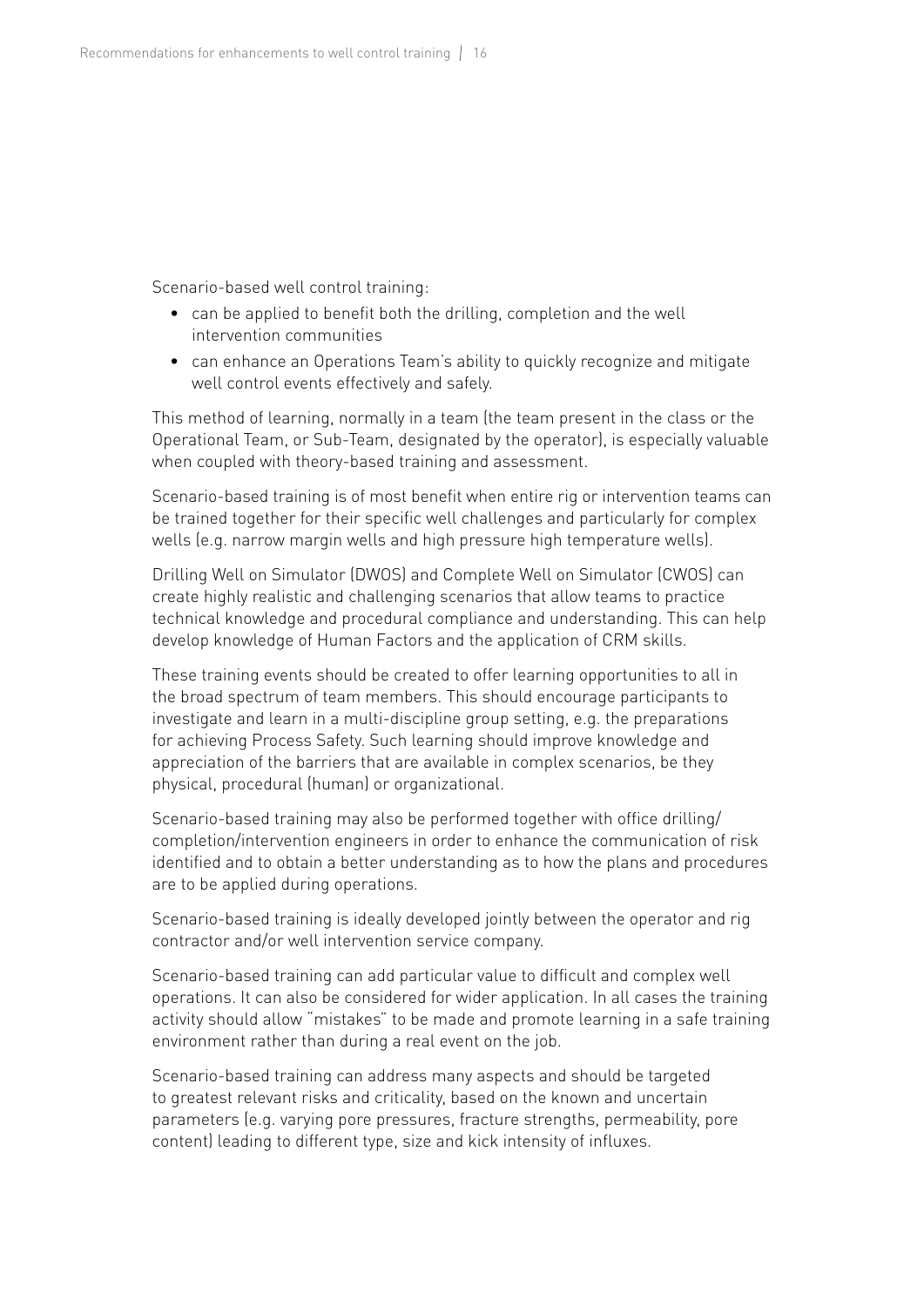<span id="page-16-0"></span>The relevance to the participants upcoming activities is normally the focus, e.g. the uncertainty of the relevant fracture strength window of the particular planned field activity. This could be for the construction of an exploration well, or of a section to be drilled with MPD/UBD method or of a well side-tracking activity. On the other hand, if a specific well intervention activity has unknown or uncertain variables that could produce a critical outcome, the training should be set up so that the response to these should be practiced.

### 5.3 Continuous learning in the workplace

Personnel involved in well operations should also participate in continuous learning rather than relying only on a classroom based training and assessment processes. Continuous learning can be achieved in a multitude of ways which may include online training, rigsite training and face-to-face refresher training.

As an example of refresher training, a good methodology to achieve this is through regular and documented 'hands-on' well control simulation exercises or kick drills, or scenario-based discussions with the rig crews at the well-site. These should simulate the different types of potential well control problems that may occur in the planned operations.

These exercises should routinely involve supervisors and office-based staff, and include a formal debriefing on how the well control event was managed. This should not only serve to improve team response but will also serve to improve active awareness in the detection and avoidance of well control events. For officebased teams, this can improve accurate problem diagnosis and formulation of an effective response plan.

Continuous learning is recommended to maintain Level 5 proficiency in order to keep focus on well control during design as technology, practices, designs, and standards evolve with time.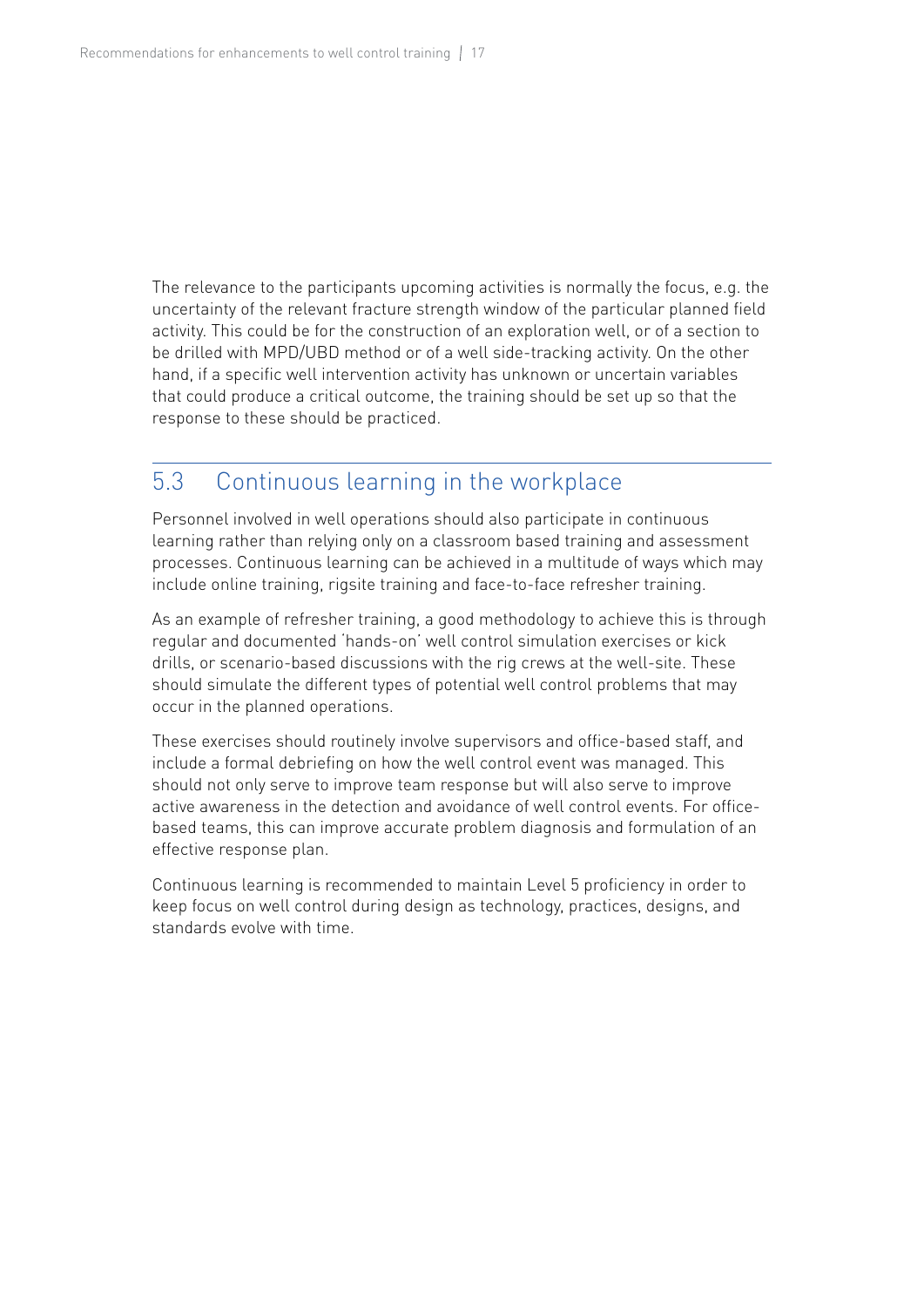## <span id="page-17-0"></span>6. Role-Specific Training levels

Personnel should be trained and certified at a specific level appropriate to their role. They should maintain certification while performing within the role.

In addition to the normal criteria that typically dictate the type of well control training that a person receives (operation type, operating environment, rig type, blowout preventer (BOP), intervention equipment type, etc.), there should also be consideration of the role the person plays within the Operations Team in determining final training requirements.

Members of the Operations Team are each responsible for Well Control: this includes prevention, recognition and response. The Role-Specific Training levels match the responsibility according to the actions which would be expected of each person.

For example, of the well-site personnel – supervisory staff specify, oversee and verify; equipment operators act to prevent or respond; and the other personnel on site communicate any anomalous observations to the equipment operator and supervisory staff.

These role-specific training levels are recommended to be adopted for oil and gas well operations. Training should always be tailored within each level according to the specific operation, environment, surface or subsea location of rig or intervention unit (e.g. BOP type).

See [Appendix A](#page-31-0) (Managing risks, progression and dispensation).

Table 1 provides a summary of the Role-Based Training levels, which is followed by a full specification of the responsibilities for each level.

The levels and responsibilities have also been collated onto one large wall chart: 476chart, *Well Control Training – Levels Guidance Chart*, published at the same time as this report.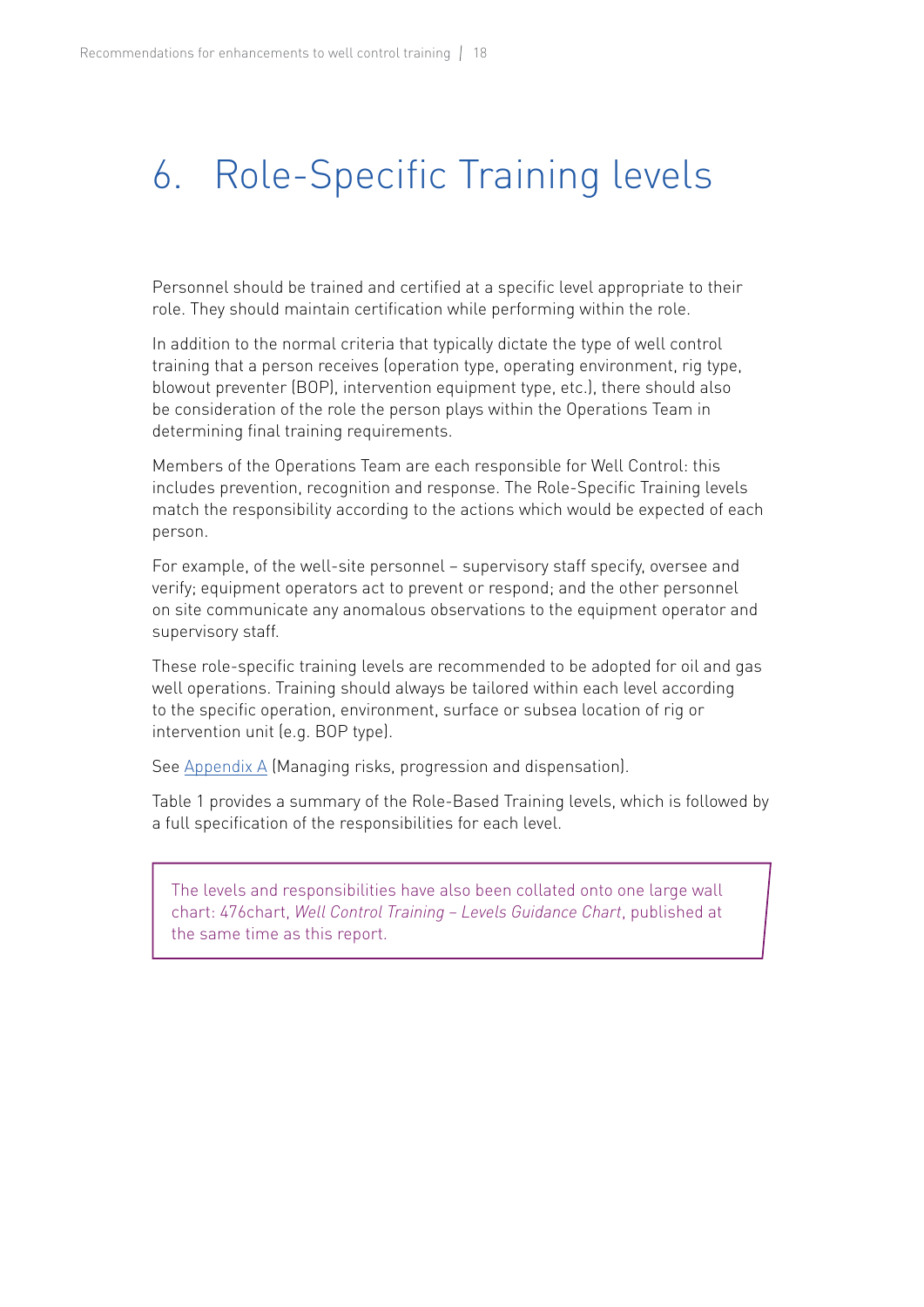| Level | Training is on<br>responsibilities for                              | Action may occur relative to<br>Well Control Assurance (WCA) <sup>a</sup>                                                                                           | What training this<br>person needs                                                                                                                                              |
|-------|---------------------------------------------------------------------|---------------------------------------------------------------------------------------------------------------------------------------------------------------------|---------------------------------------------------------------------------------------------------------------------------------------------------------------------------------|
| 1     | All personnel<br>contributing to<br>the well project                | For individuals who need<br>an awareness of what well<br>control is and those who could<br>perform an action that might<br>indirectly impact WCA                    | Have relevant awareness<br>knowledge of the Key Topics<br>to provide effective support.                                                                                         |
| 2     | <b>Operations</b><br><b>Team Personnel</b>                          | Well-site based position<br>whose action or inaction that<br>could directly influence WCA                                                                           | Have knowledge and<br>skills to effectively act<br>under quidance (monitor,<br>observe, report)                                                                                 |
| 3     | <b>Equipment</b><br><b>Operator</b>                                 | Has to perform an action to<br>prevent or to respond to well<br>control incidents                                                                                   | Correct actions to take                                                                                                                                                         |
| 4     | <b>Supervisor</b>                                                   | Specifies and has oversight<br>that correct actions are<br>carried out                                                                                              | Skills to anticipate, plan,<br>oversee and verify                                                                                                                               |
| 5     | <b>Engineer &amp;</b><br><b>Approving</b><br>Authority <sup>b</sup> | Getting the agreed design<br>correct and developing the<br>normal operating envelope.<br>Identifying actions out-with<br>the agreed design and<br>managing the risk | Skills to design the well and<br>the well activities.<br>Skills to identify and to<br>specify actions to be taken<br>when stepping outside of the<br>normal operating envelope. |

### Table 1: Summary of the Role-Based Training levels

a Well Control Assurance: The assurance that primary well control is maintained and, when this is not the case, that the situation is properly contained and the status of the well is returned safely to normality.

 $^{\rm b}$  Approving Authority is the individual providing technical oversight for the design and for deviations.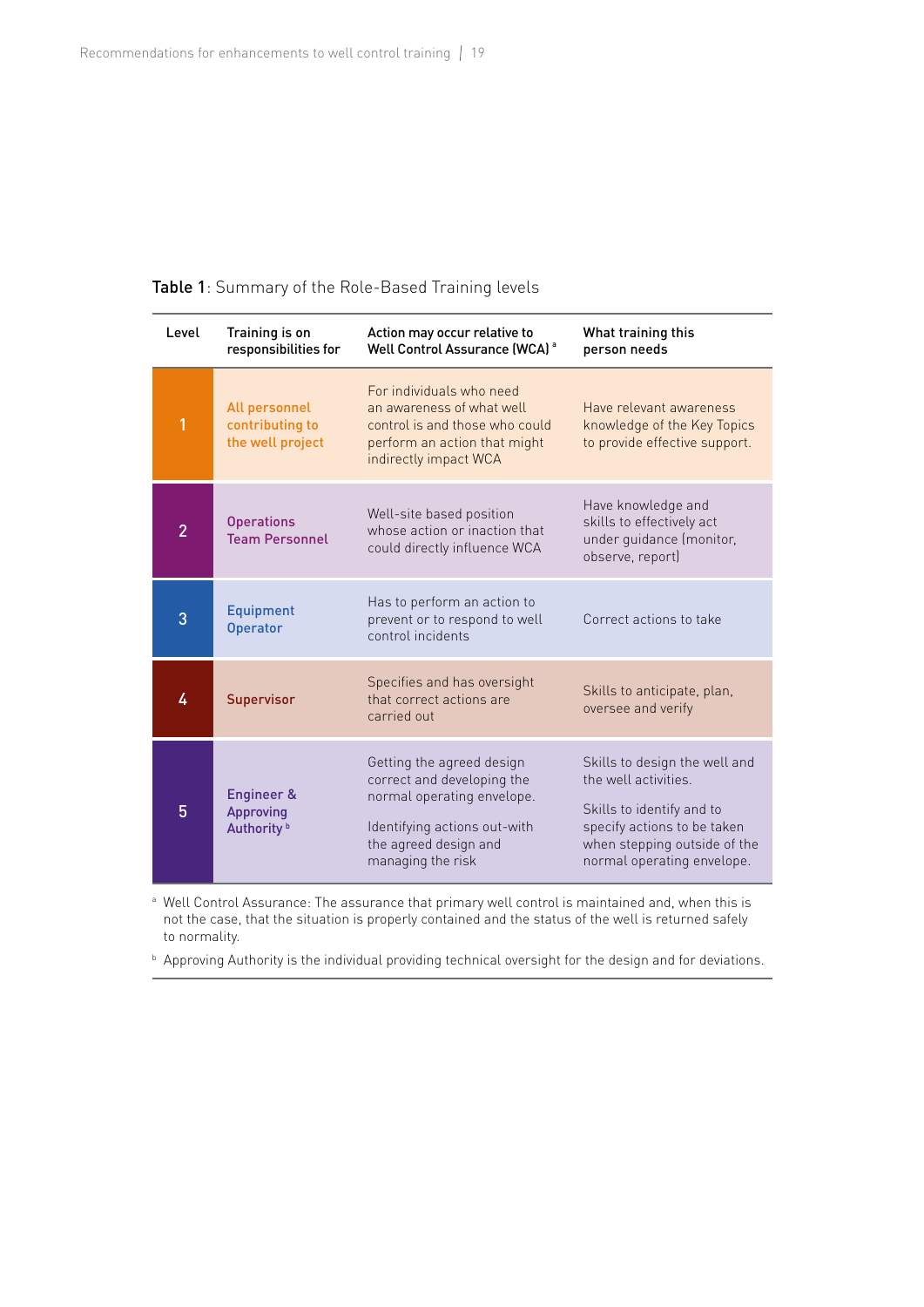### <span id="page-19-0"></span>Level 1 All Personnel Training

#### What training this person needs

Awareness of the processes and terminology of well life cycle in order to develop adequate knowledge to provide the required support.

#### Learning outcome

Have relevant knowledge of the Key Topics to provide effective support.

#### Repeat frequency

None (no repeat).

#### Learning method

Online modules or classroom. Include Self-Assessment Questionnaires.

#### Formal assessment

An examination for this level is not mandatory.

All Personnel Training is recommended as a minimum for personnel that are non-critical to well control operations, but may have secondary involvement in well operations and may have some role in supporting the avoidance or mitigation of a well control event.

This level does not need to be changed for different operation types, environments, rig types or intervention equipment types, etc.

This training may be designed such that one training module or set of modules covers all aspects of well control awareness training.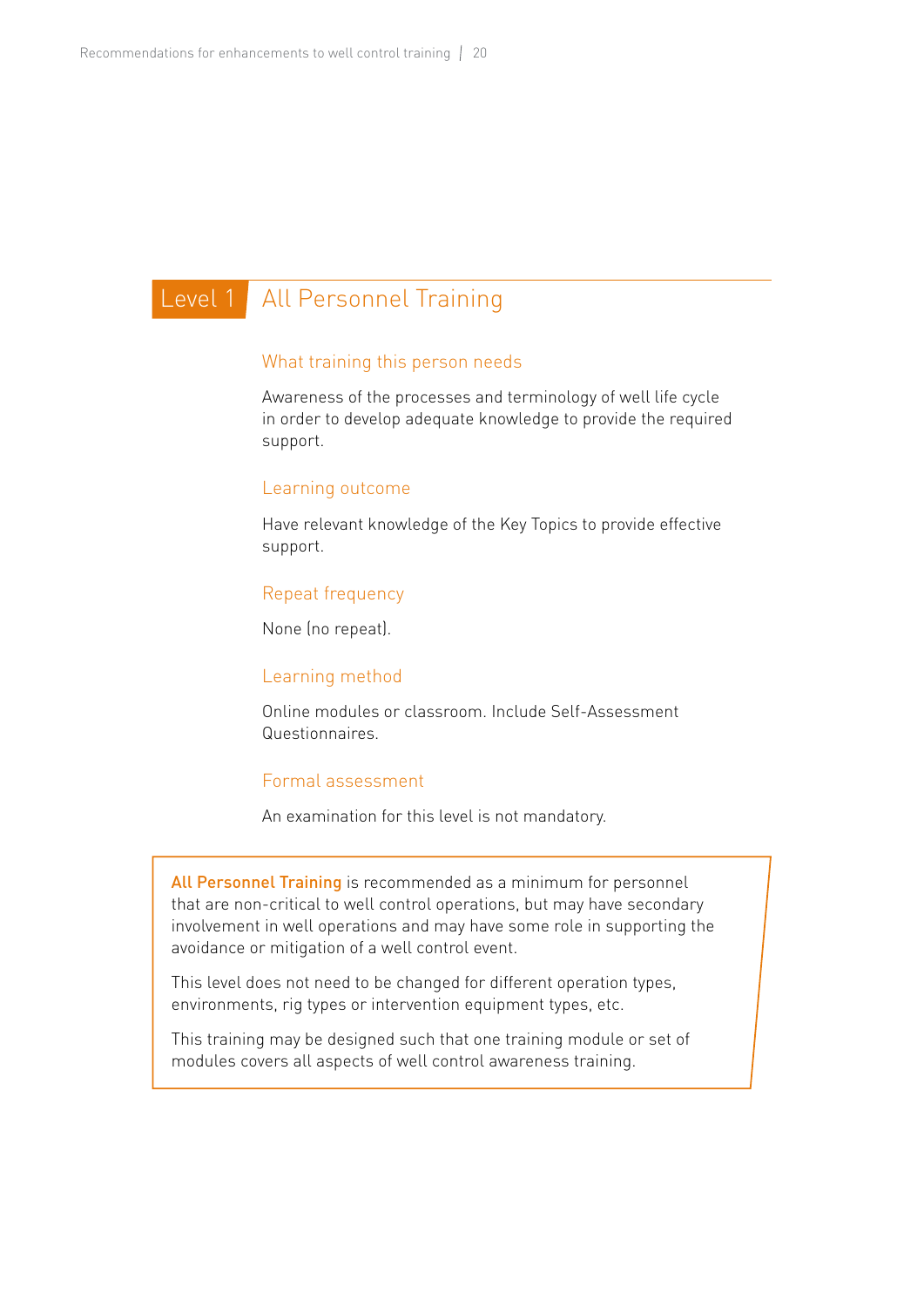### <span id="page-20-0"></span>Level 2 Operations Team Personnel Training

#### What training this person needs

Skills to act under guidance.

#### Learning outcome

Have knowledge and skills to effectively act under guidance (monitor, observe, detect, report).

#### Repeat frequency

Every five years.

#### Learning method

Classroom, online modules or on-the-job mentored programme.

#### Formal assessment

Accomplishment of this training level should be verified with a pass/fail examination. It is important that any knowledge gap which identified is filled by consultation or debrief.

Operations Team Personnel Training is recommended as a basic level well control training module. Attendees should be the members of the well-site Operations Team working in roles which could directly contribute to the creation, detection or control of a well influx or lack of well integrity.

Support services should have Level 2 training relevant to their function and its impact on well control assurance.

Training at Level 2 should be tailored to address the specific environment (i.e. drilling or intervention) and type of well control equipment (surface well control equipment or subsea well control equipment).



Continuous learning in the work-place reinforces knowledge and skills mastered by individuals on training courses and for the Operations Team to effectively carry out their well control responsibilities.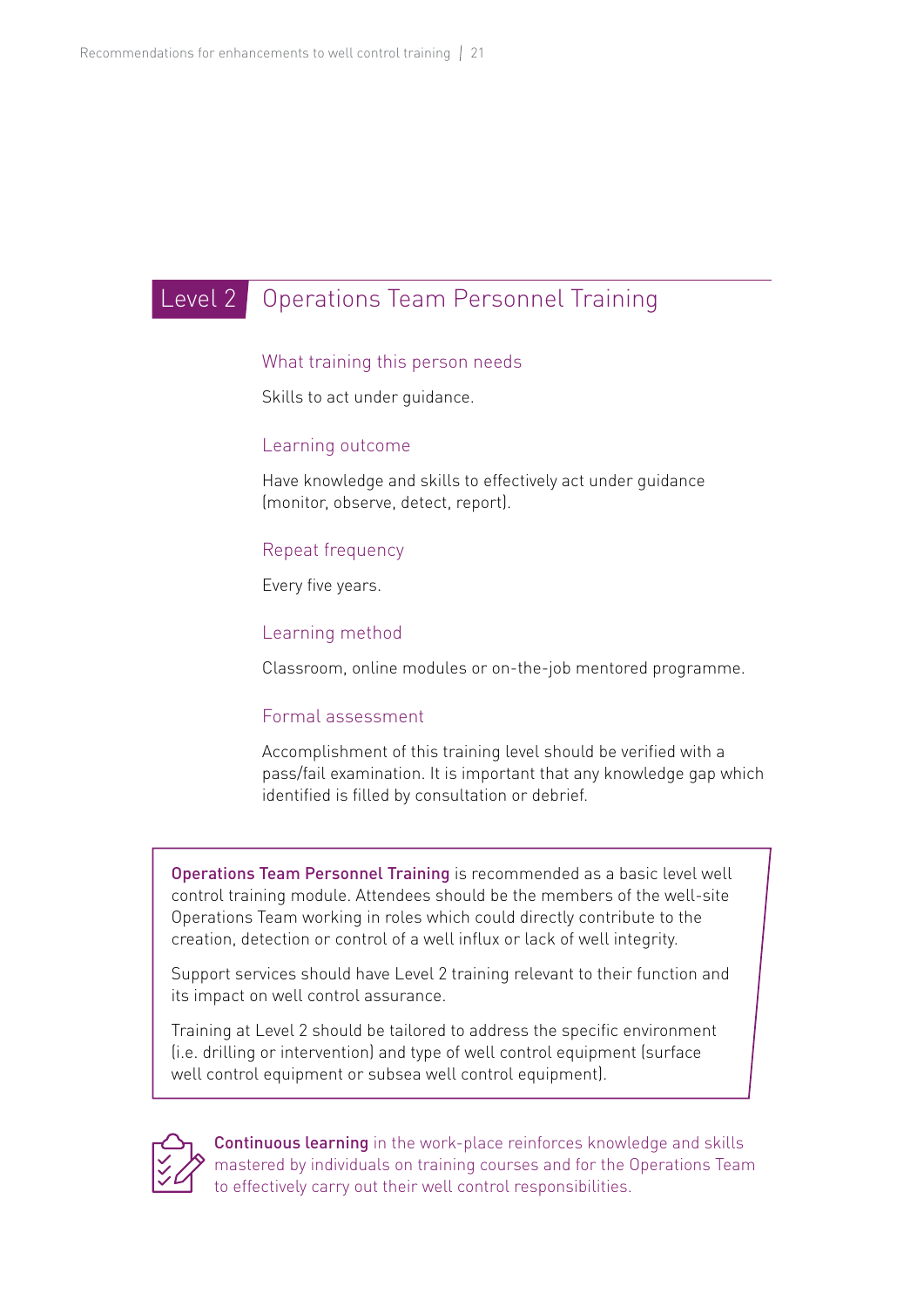### <span id="page-21-0"></span>Level 3 Equipment Operator training

#### What training this person needs

Correct actions to take.

#### Learning outcome

Be able to perform their role effectively. In particular, assure effective well control barriers are in place and continuously maintained and monitored. Be able to identify kick indications and anomalies and perform the first actions independently. Be able to recognize that they are empowered and required to act in this way. Be able to proactively communicate with all personnel who provide support to maintaining well control (e.g. Level 2 personnel).

#### Repeat frequency

Every two years.

#### Learning method

Classroom using simulation, desktop exercises, presentations and discussions, possibly with on-line pre-work for knowledge content and practice. It is noted that as learning technologies and methodologies evolve, technologies and methodologies other than face to face classroom training may become available but these should be demonstrated to be as effective as classroom training.

#### Formal assessment

Accomplishment of this training level should be verified with a pass/ fail examination, including practical assessment using simulation. Such simulation would ideally involve a simulator, however where such simulation equipment is not widely available then assessment should include scenario based exercises through alternate simulation techniques. Such exercises are to be formally monitored and graded.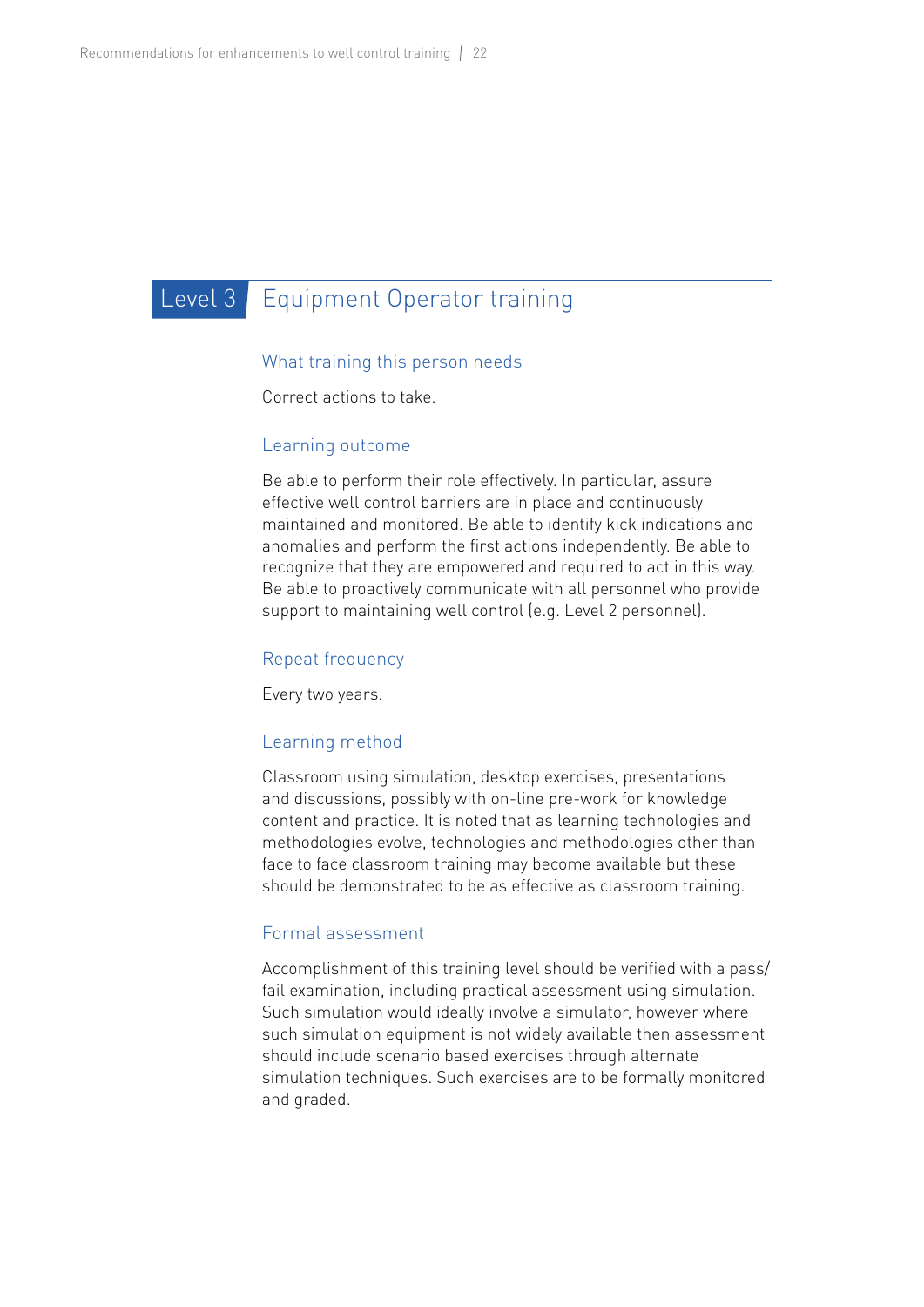Equipment Operator training is recommended for any role that is expected to shut-in a well such as a Driller, Assistant Driller and equivalent positions in completions, well-servicing or intervention operations.

Training at this level should be tailored to the specific environment (i.e. drilling or intervention) and type of well control equipment (surface well control equipment or subsea well control equipment). This training should be administered as a classroom-based training course including scenario based exercises enabled by simulation.



Continuous learning in the work-place reinforces knowledge and skills mastered by individuals on training courses and for the Operations Team to effectively carry out their well control responsibilities.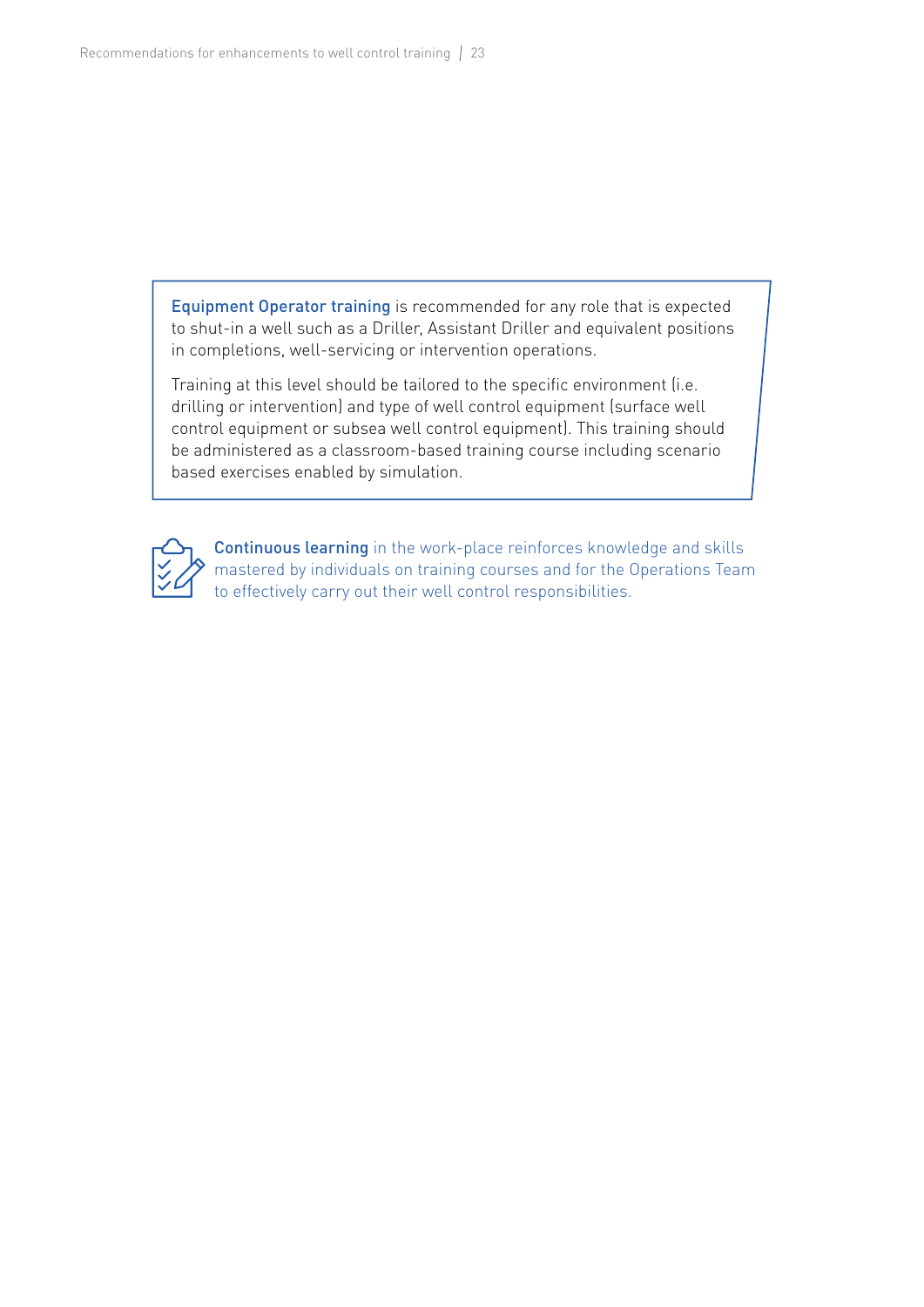### <span id="page-23-0"></span>Level 4 Supervisor training

#### What training this person needs

Skills to anticipate, plan, oversee and verify.

#### Learning outcome

Be able to establish consistent practices to assure continued primary well control and well integrity. When anomalous situations occur, or conditions escalate, they will be able to analyse the situation, develop plans to minimize the impact and recover the situation to the norm.

#### Repeat frequency

Every two years.

#### Learning method

Classroom using simulation, desktop exercises, presentations and discussions, possibly with on-line pre-work for knowledge content and practice. It is noted that as learning technologies and methodologies evolve, technologies and methodologies other than face to face classroom training may become available but these should be demonstrated to be as effective as classroom training.

#### Formal assessment

Accomplishment of this training level should be verified with a pass/fail examination including practical assessment using simulation. Such simulation would ideally involve a simulator, however where such simulation equipment is not widely available… then assessment should include scenario based exercises through alternate simulation techniques. Such exercises are to be formally monitored and graded.



Continuous learning in the work-place reinforces knowledge and skills mastered by individuals on training courses and for the Operations Team to effectively carry out their well control responsibilities.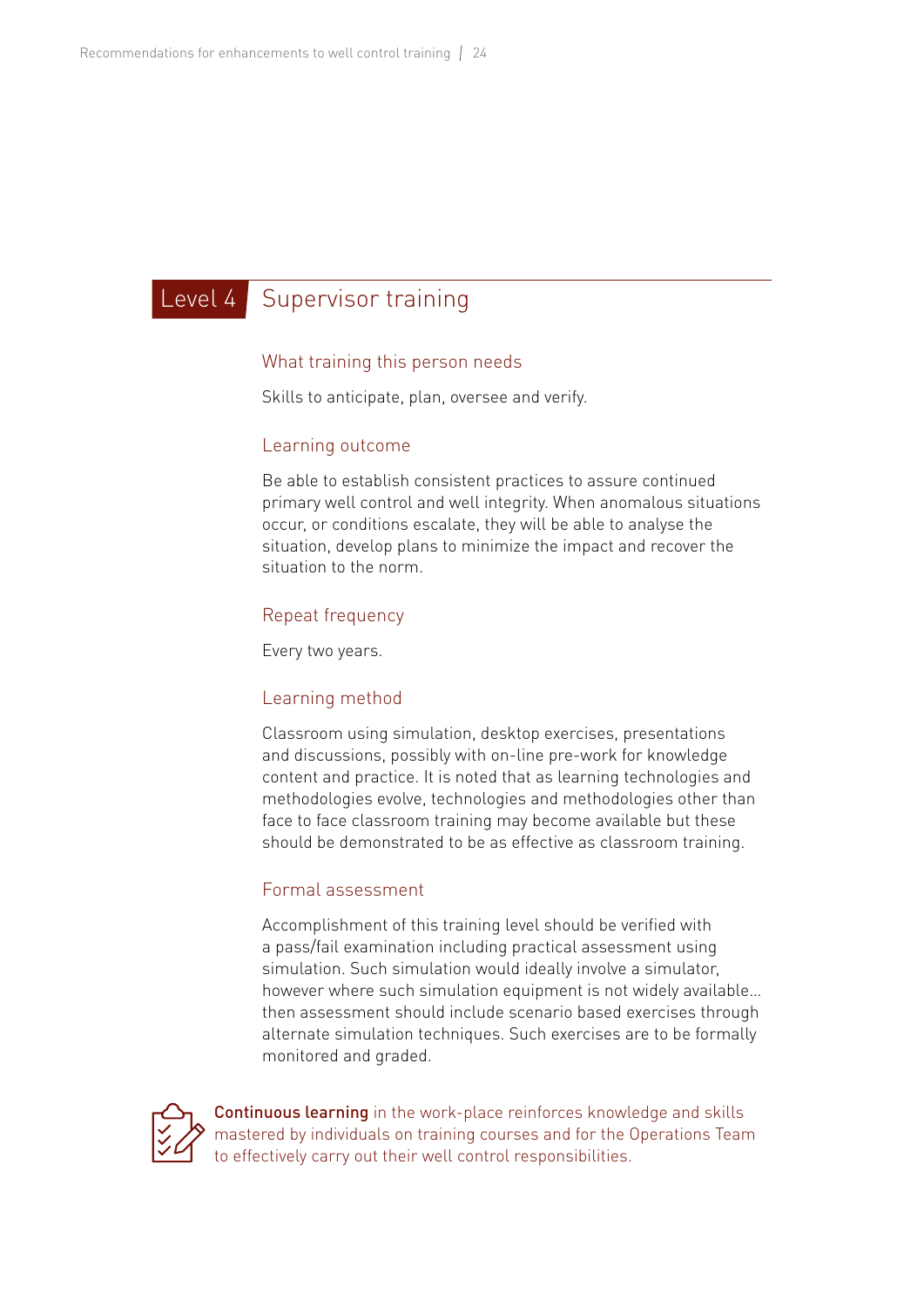## <span id="page-24-0"></span>Level 5 Engineer and Approving Authority training

#### What training this person needs

Skills to design the well and the well activities including ongoing maintenance of well control and integrity.

Skills to identify and to specify actions to be taken when stepping outside of the normal operating envelope, particularly actions required to maintain well control and integrity

#### Learning outcome

Have discipline-specific knowledge and skills, to be capable of planning and performing safe well design and/or intervention operations that maintain well control and integrity. Be able to evaluate technically on deviations to the well operations plan and advise accordingly.

#### Repeat frequency

None. However, continuous learning refreshers are recommended that include a specific focus on changing technologies, practices, designs, and standards.

#### Learning method

Classroom using simulation, desktop exercises, presentations and discussions, possibly with on-line pre-work for knowledge content and practice. It is noted that as learning technologies and methodologies evolve, technologies and methodologies other than face to face classroom training may become available but these should be demonstrated to be as effective as classroom training. Refreshers may specifically benefit from alternative delivery methodologies.

#### Formal assessment

Accomplishment of this training level should be verified with a pass/ fail examination. This pass fail exam may also be incorporated into a drilling engineering examination process as part of a comprehensive drilling or well engineering training programme.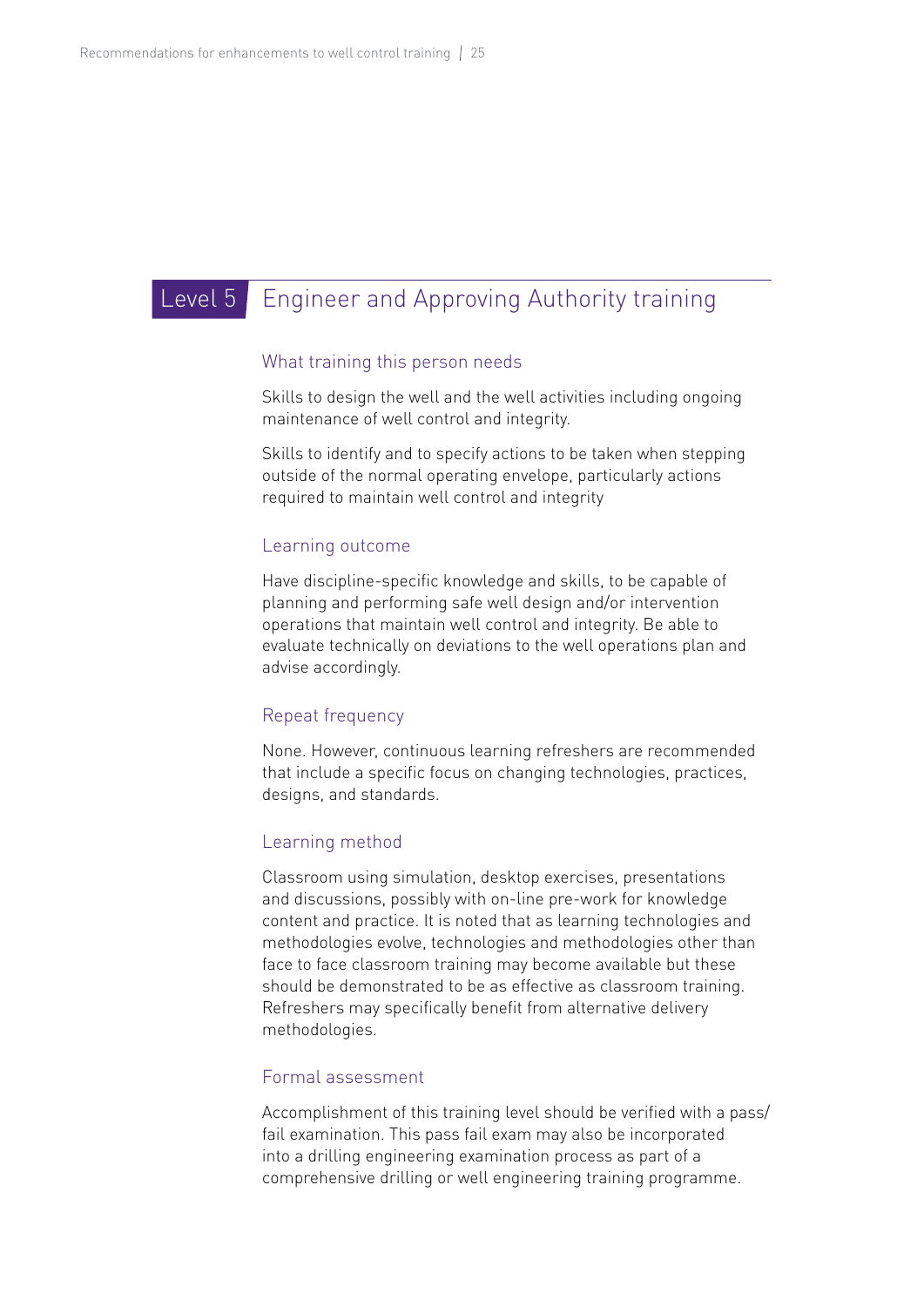Engineer and Approving Authority training: in addition to attending some level of operational well control (Level 4 is recommended), all personnel with a key role in well design should attend a training course that includes elements of well control that need to be embedded into well design, well control equipment selection and rig selection processes.

Attendance of Level 4 personnel to Level 5 training may be appropriate in some cases.

Many of the basic design concepts are similar between onshore and offshore wells, with the exception of well control equipment selection and rig type selection. Therefore, the training on well design need not be changed for different operation types, environments and rig types.

This training may be designed so one training module or set of modules covers all aspects of well design awareness.

This training should be

- administered as a classroom training course (or equivalent per note above) to encourage discussion on the topics. It should include the elements described in the [Appendix C](#page-36-0) [Well design and operational implications]
- alternatively incorporated into a comprehensive drilling or well intervention training programme that an individual undertakes.



Continuous learning in the work-place reinforces knowledge and skills mastered by individuals on training courses and for the Operations Team to effectively carry out their well control responsibilities. This is especially important for well design and well planning engineers so as to keep up with current technology. The new content and learning will come from many sources (e.g., seminars, conferences, forums, bulletins, alerts, online).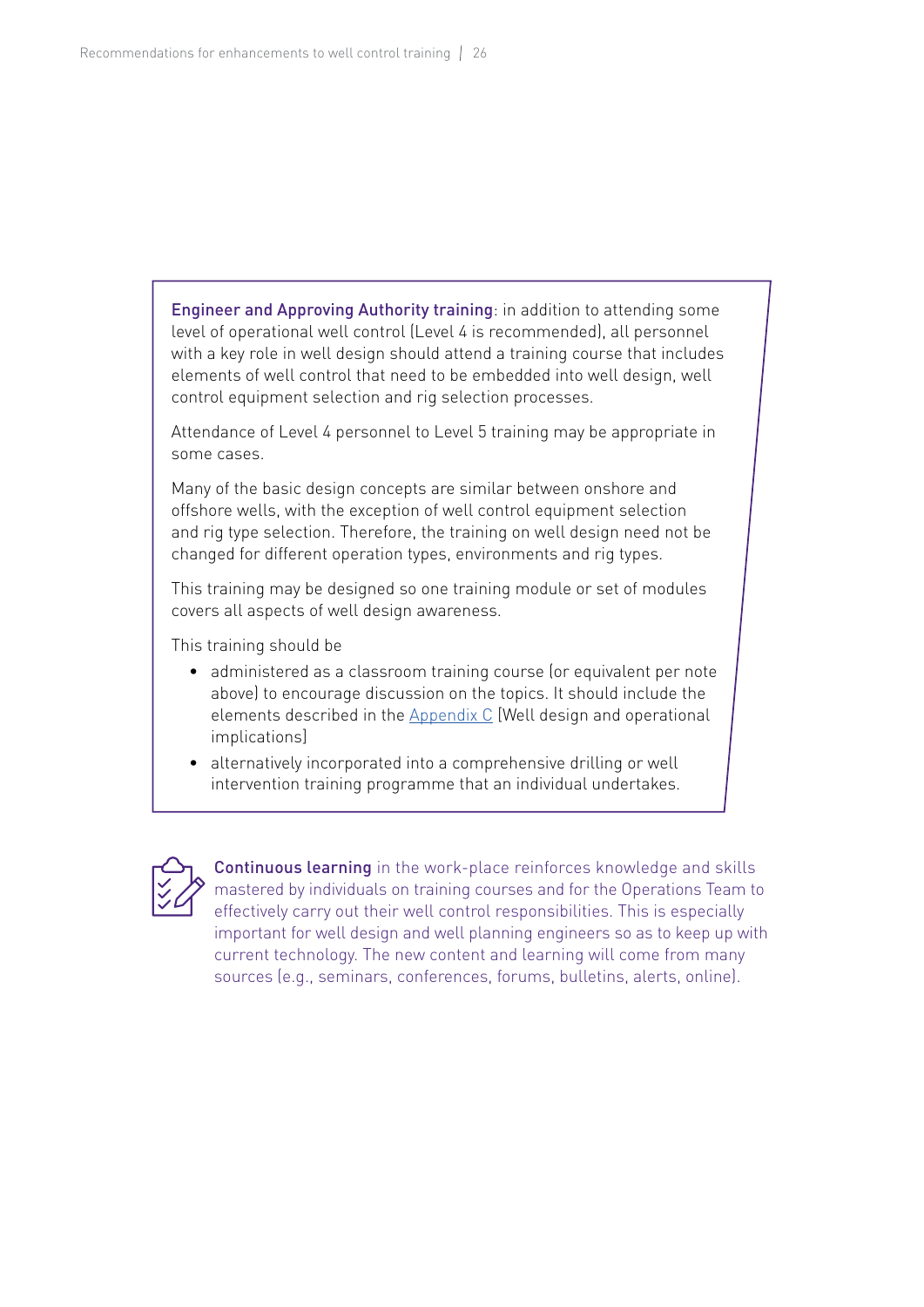## <span id="page-26-0"></span>7. Well control training for specialized operations

Additional training is necessary for personnel involved with specialized well operations. Those specialized operations may require specialized courses. These courses may address more than just Well Control but only the Well Control component is addressed here.

Each specialized course should address:

- an outline of the well control risks associated with each of the specialized operations
- how these well control risks may be avoided
- specialized detection needs for well control issues
- how the well should be controlled under the circumstances that could arise
- specialized well control equipment requirements
- any specialized well control procedures and processes.

Examples of situations that might require specialized courses are: Managed Pressure Drilling and Completion, High Pressure High Temperature (HPHT) Well Construction or Intervention, Deepwater Activities.

The party leading the project would normally identify any role specific specialized training necessary that may be in addition to the standard well control training.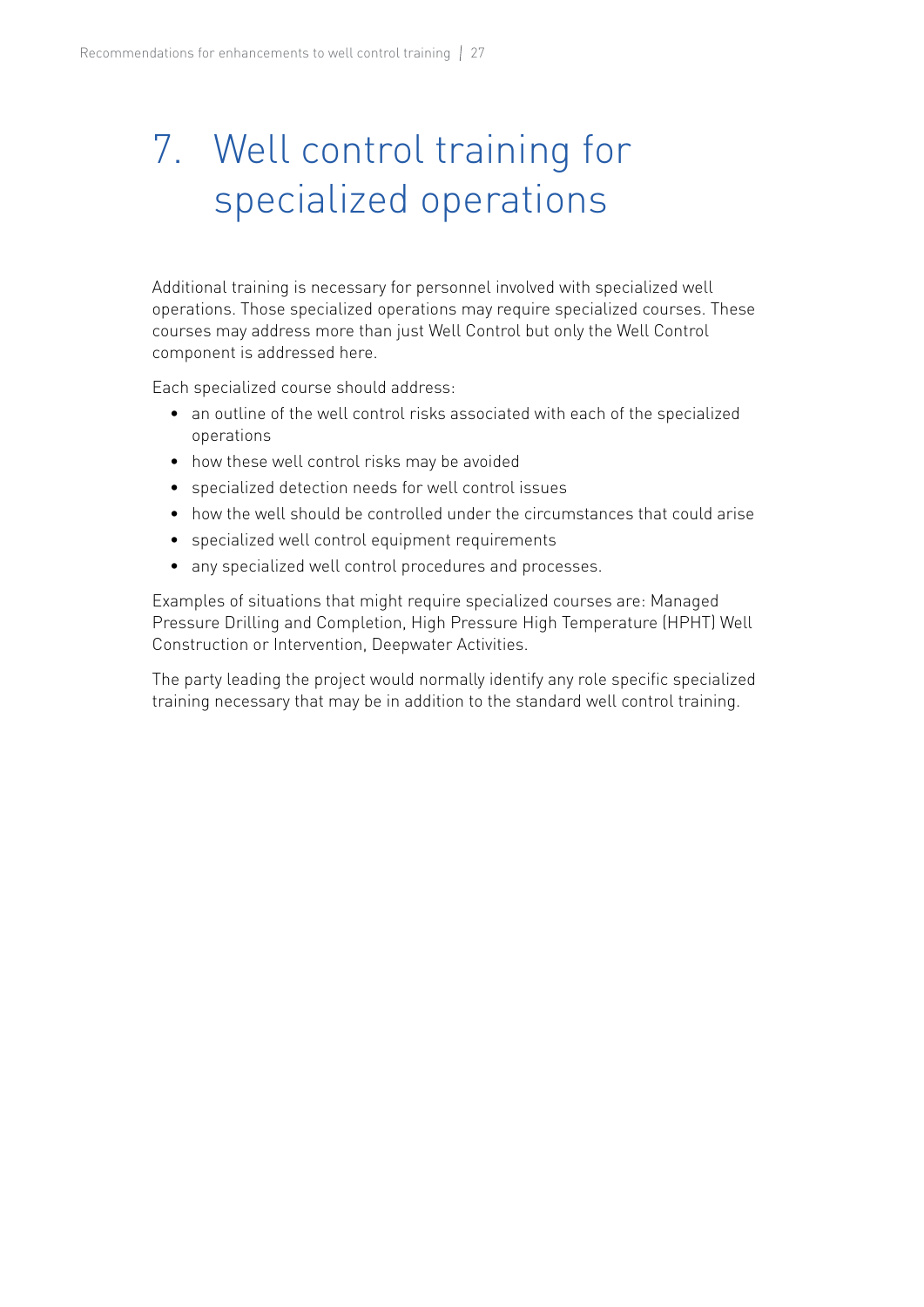## <span id="page-27-0"></span>8. Assuring the quality of well control training

Assuring the quality of well control training is underpinned by:

- the quality of the well control training programme
- the teaching, trainers, and assessors
- the currency, relevance and delivery method of the learning materials
- the performance criteria linked to certificate issuer
- the frequency and quality of repeat training
- the quality assurance audit, both external and internal, of all these aspects.

## 8.1 Quality of Training Programme

Training providers should be accredited by a recognized independent industry body.

The Wells Expert Committee (WEC) relies on independent industry accreditation bodies to audit the Training Programme of training providers. This helps ensure that training is aligned with industry needs.

IADC (International Association of Drilling Contractors) and IWCF (International Well Control Forum) are examples of organizations with peer input from operators, drilling contractors, and service companies.

Any accreditation party, including an independent body with knowledge of training and access to subject matter experts, may also carry out the accreditation of a company's "in-house" programme.

The quality of training has traditionally been based on an examination of generic well control examples and basic calculations. This should further evolve to ensure the quality of teaching and to ensure that learning objectives are met.

Training should be taught according to the stipulated syllabus. It is not sufficient to base training on 'test-similar' or 'test-identical' exam questions to help facilitate personnel passing the written exam.

### 8.2 Teaching, trainers and assessors

Training providers should establish and implement programs such that all candidates are trained to competently perform their assigned well control duties to a consistently high level.

Instructors and assessors should be certified according to industry accreditation bodies or to equivalent standards through an independent entity. Training Provider's should own the competency assurance process of instructors and assessors. The process should include assessment and verification of knowledge, skills, relevant well-site experience, behavioural skills and teaching ability.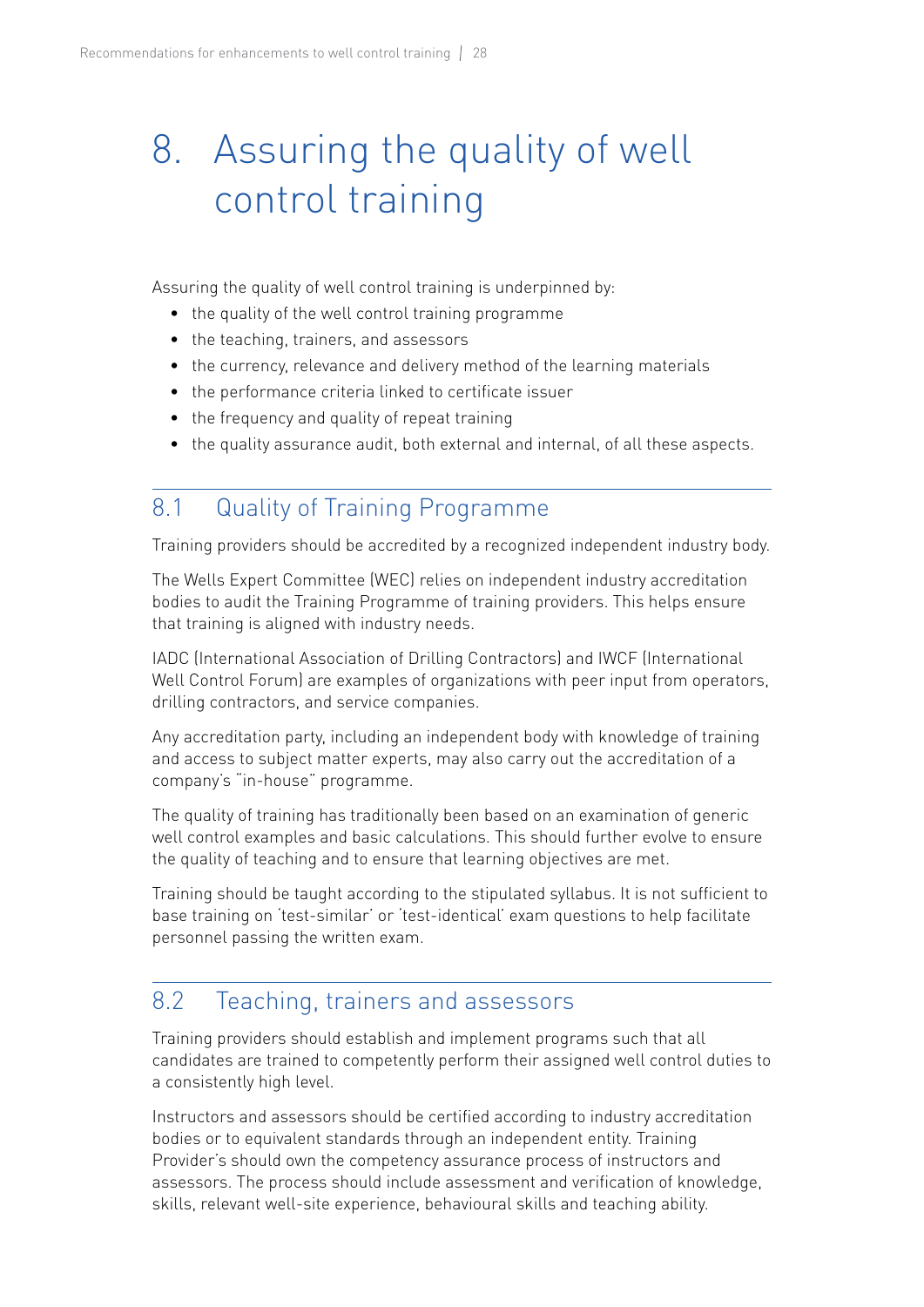<span id="page-28-0"></span>The instructors and assessors should undergo an evaluation process by the training provider no less than every two years. This evaluation process should ensure they are effectively teaching the appropriate physical principles and technical content in a way appropriate to the level of understanding of the audience. The teaching should include adequate focus on development of participants' behavioural skills. The evaluation process for instructors and assessors should include in-class assessment as well as reference to student exam scores and reactions. The aim is to foster an appropriate culture towards well control throughout the industry.

If the well control training is by use of online or computer based learning tools, all subjects listed in the syllabuses and/or curriculum should be included in the training and be auditable.

## 8.3 Updating training materials and methodology

Training materials and methodology should be updated periodically per the accrediting body's requirements to reflect recent trends in well control events. Industry-run well control incident databases should be annually reviewed for this purpose and training subsequently updated. The most common types of well control incidents occurring in the industry should be included into the training materials.

Likewise, scenario-based training should be updated in the same manner and frequency.

### 8.4 Certification of individuals

The individual is normally issued with a certificate to represent their having attained the required performance criteria.

Records in support of an individual's well control certification should be archived along with documentation of their assessment per the auditable requirements of the programme. This evidence should be maintained by the training provider.

The Well Control Certificate should address what is accepted as a pass grade for assessment against the relevant performance criteria in a training environment. However, this does not provide an assurance of consistent and repeated use of a skill in the work-place.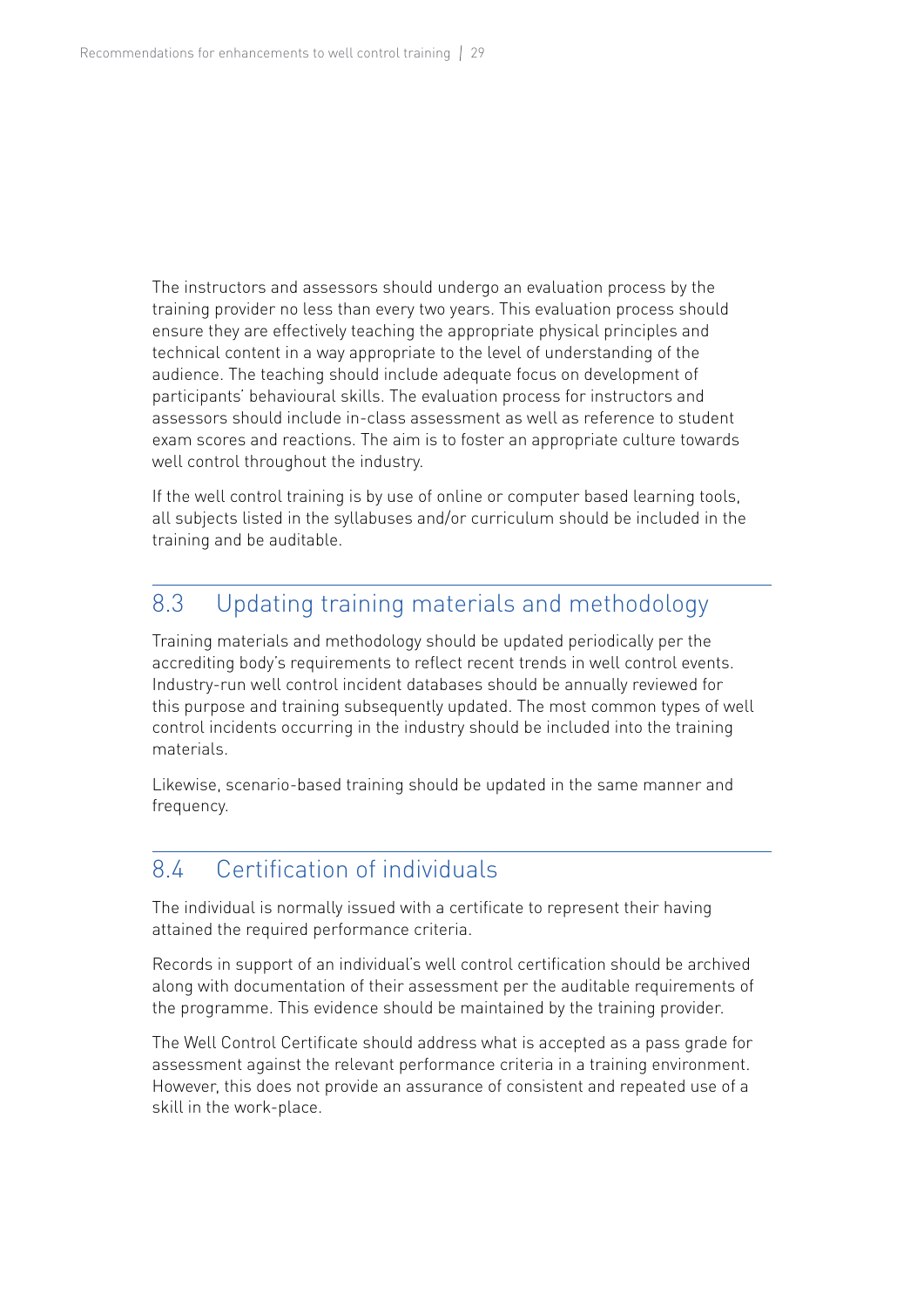## <span id="page-29-0"></span>8.5 Repeat well control training

Experienced personnel with a successful history of attending well control training will gain more from continuous learning than repetition of the same course.

The use of shortened repeat or 'refresher' courses to maintain certification is discouraged, as this has been generally recognized as inadequate to assure continuous development of well control competency for an individual.

Enhanced well control training courses are therefore recommended for each level as an alternative to repeating the same course. Personnel should only be permitted to attend enhanced courses as an alternative to repeating the same level of course if they have:

- already attended their suitable level of Role-Based Training
- passed the examination requirements for their role level at least twice with a high pass mark (i.e. more than 80%).

While the enhanced courses are still expected to meet the requirements of the Role-Based Training, the content may differ somewhat from the basic course. Enhanced courses should be administered as a separate stand-alone course and not simply be part of the well control training for each level. They should contain information and updates on recent events and actively encourage participants to share their well control experience.

Scenario-based simulator training should play a major part in this type of training. Candidates would undergo the same assessment process and to receive the same certificate as the relevant Role-Based Training courses.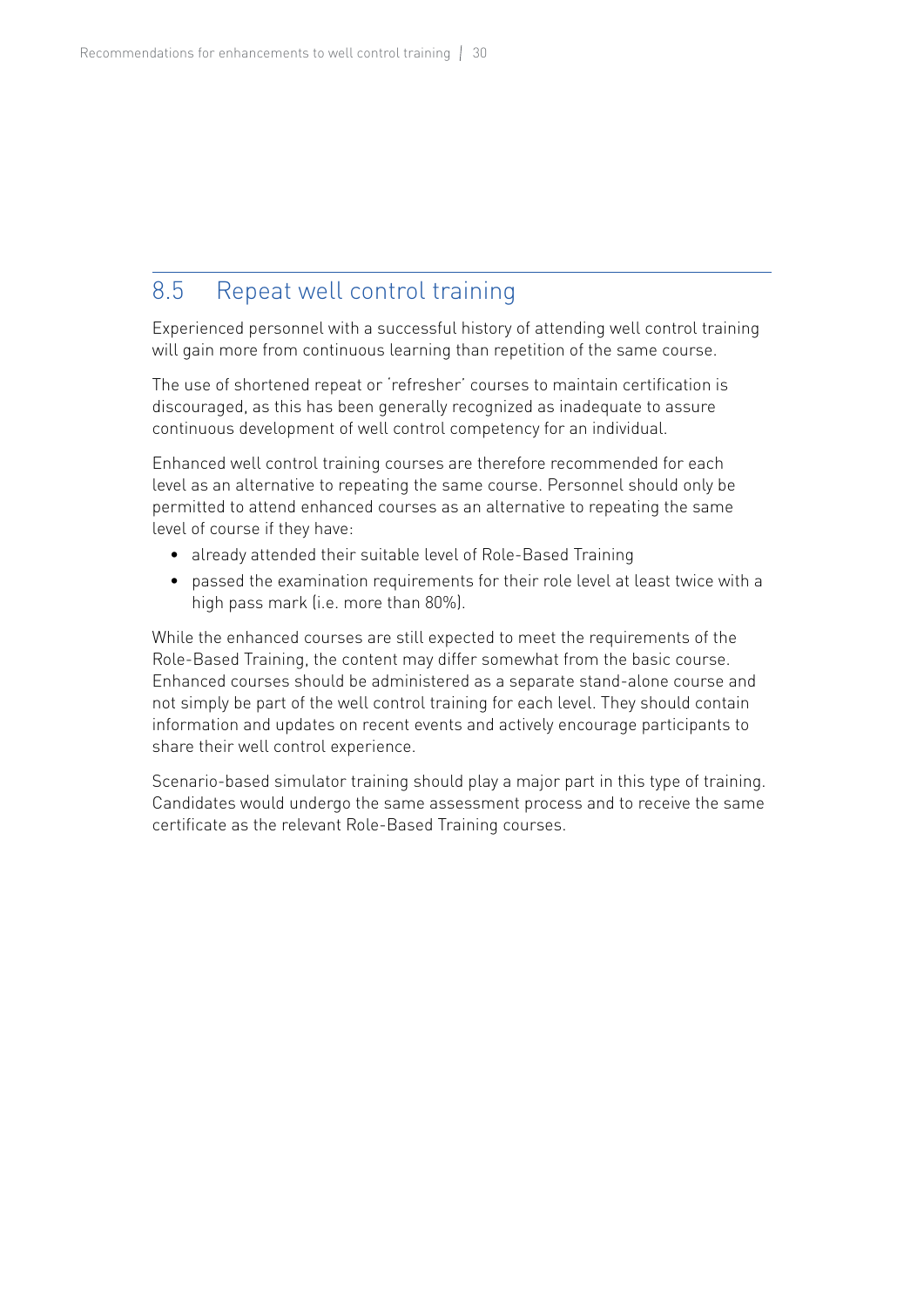## <span id="page-30-0"></span>8.6 Quality assurance audit of well control training programmes

A new well control training and examination programme should successfully undergo an initial on-site audit by an independent third-party.

To ensure the quality and consistency of training undertaken by training providers, an independent auditing process should be adopted to regularly confirm active enforcement of the Training Provider's processes. The independent auditing entity could be a suitable qualified third-party able to demonstrate auditing ability and knowledge of the key aspects of the training programme:

- the management system held by the organization that assures training quality
- the course content and delivery materials and methods held by the organization for each course
- the safe and suitable facilities held by the organization for each delivery site
- the trainer instructional and technical competence including effective delivery of content
- the appropriate and effective simulation training and testing with assessments meeting a pre-agreed set of performance criteria.

Both internal audits by the Training Provider and external audits by an independent auditing entity should be carried out. This can include random checks and depending on the findings the audit frequency should be adjusted. These audits should establish the training programme adequacy.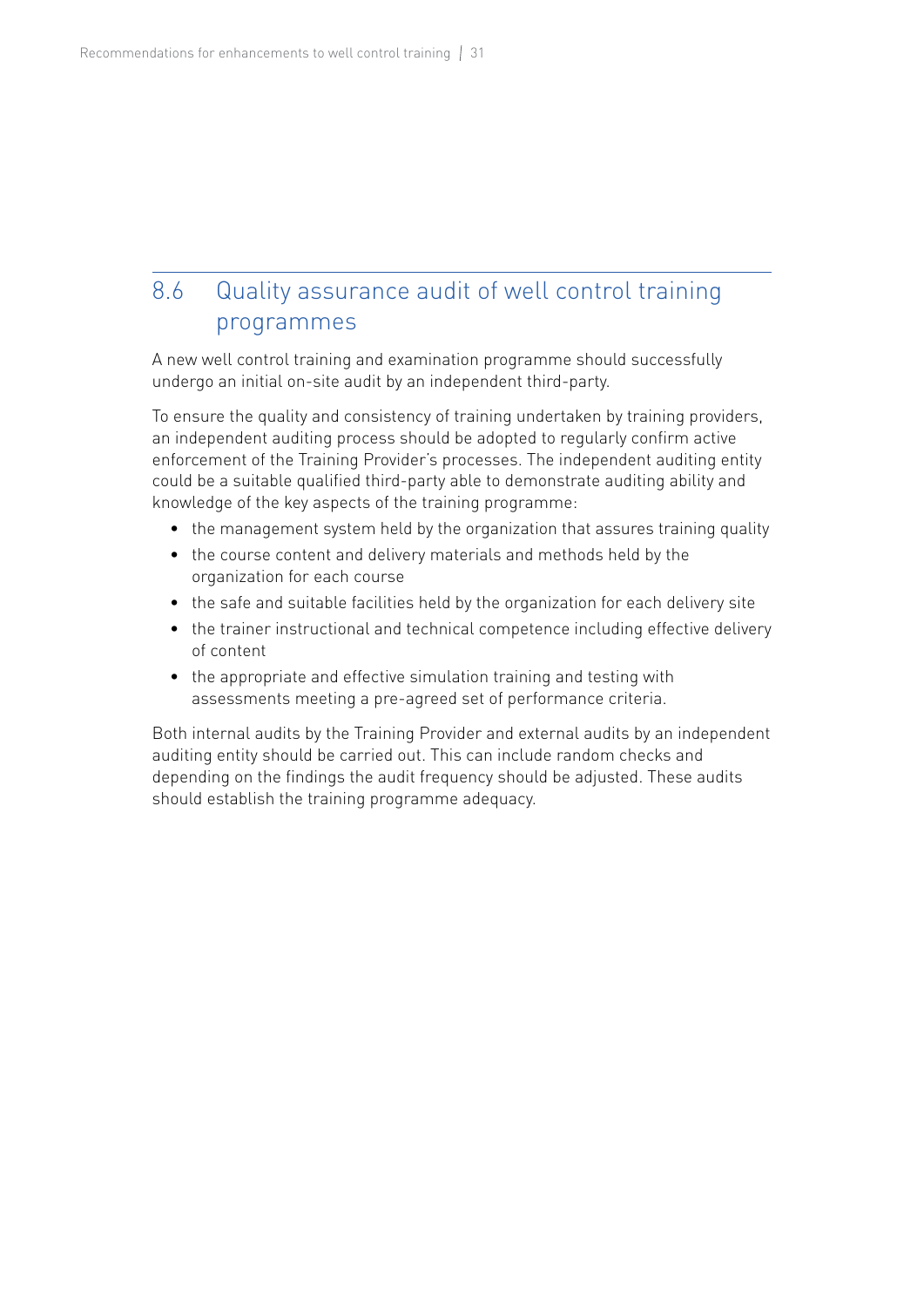## <span id="page-31-0"></span>Appendix A. Managing risks, progression and dispensation

### A.1 Managing the risks

Each employer has responsibility for assessing which level of training an individual employee should attend, and also for exemption and dispensation if applicable.

A process of self-assurance should be carried out by employers in line with their obligations under their own Competency Management System. An example of such a system is described in ISO/TS 17969, *Petroleum, petrochemical and natural gas industries – Guidelines on competency for personnel*.

This might be satisfied by employer issued certificates following in-house training and assessment and need not involve certification from a formal accreditation body. Evidence should be available to support certificate issue against a particular syllabus.

In such cases, employers should find it beneficial to receive an independent audit to enable demonstration of improvement of their processes to support certification. Employers may alternatively prefer to use the processes of accrediting bodies to check that certification is appropriate.

Only guidance can be given by this report. Every situation will have a different context or set of variables affecting it, and the related hazards and the risks. Ultimately the employer, and usually the Petroleum Licence-Holder, has responsibility for managing those risks.

Additional training, where applicable to manage the risks, should be tailored specifically for the nature of the operations being performed, the environment the activity is in, the type and location of the rig or of the intervention unit.

## A.2 Progression

Progression of training is usually from one level onwards to another level.

Personnel should maintain certification appropriate for their current role in the operation.

Progression as it pertains to levels is as follows: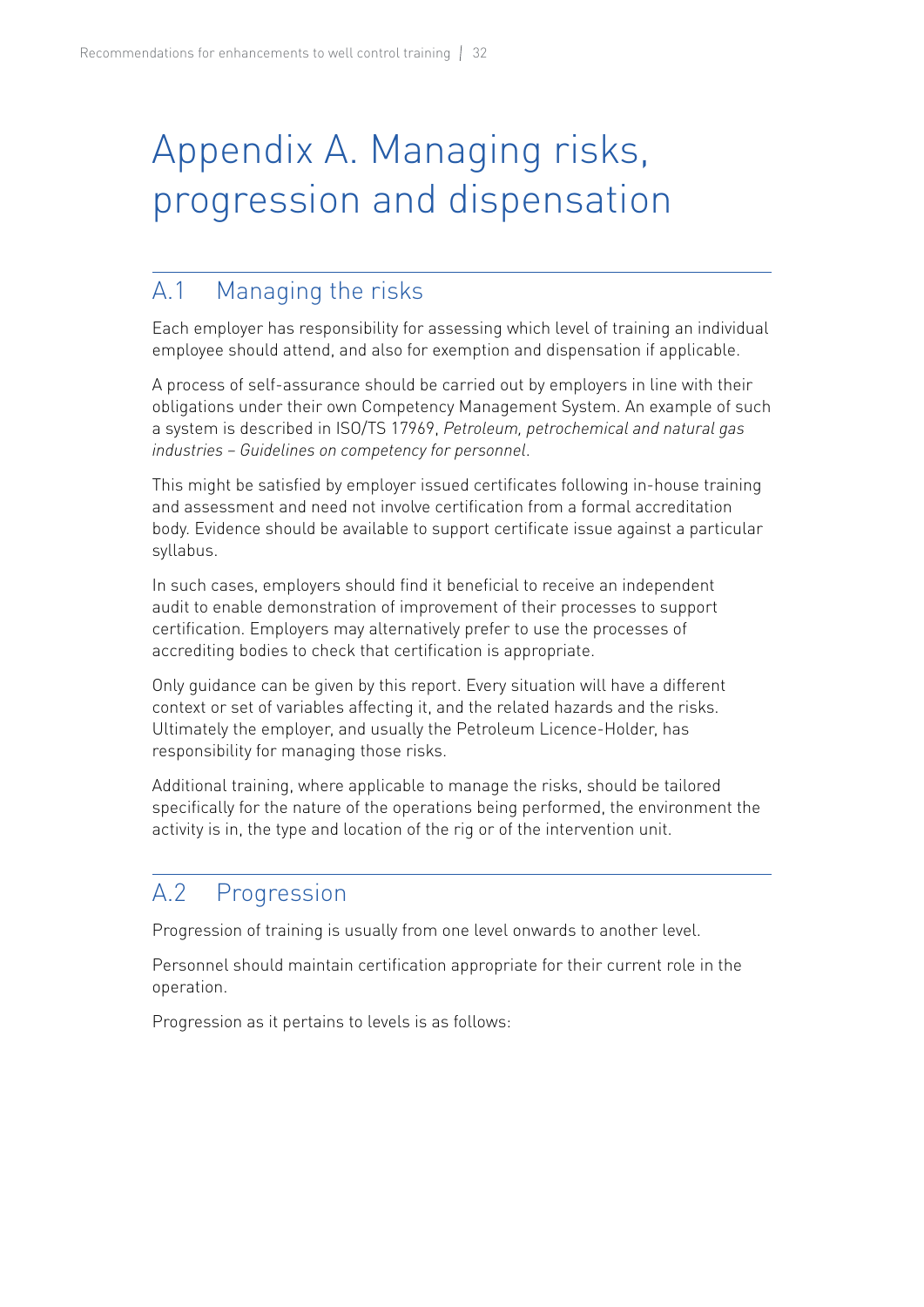| evel 1             | is considered stand-alone as it applies to very many people,<br>including those who do not participate in activities at the well-site.                                                                                                                                                                                                                                                                    |
|--------------------|-----------------------------------------------------------------------------------------------------------------------------------------------------------------------------------------------------------------------------------------------------------------------------------------------------------------------------------------------------------------------------------------------------------|
| Level 2            | apply to personnel working at the well-site and to a few others who<br>can significantly impact the work there.                                                                                                                                                                                                                                                                                           |
| Level 3<br>Level 4 | In a person's career path most people who spend some time at the<br>well-site will have the opportunity to experience the responsibilities<br>of Level 2.                                                                                                                                                                                                                                                 |
|                    | Some individuals will move on to a Level 3 role and a few will go<br>further to perform the supervisory responsibilities at Level 4                                                                                                                                                                                                                                                                       |
|                    | The training scheme described lends itself to development of<br>contractor personnel which may function within drilling, completion,<br>well intervention or support roles.                                                                                                                                                                                                                               |
|                    | As an individual's role on the rig changes, individuals may need to<br>take a slightly different training.                                                                                                                                                                                                                                                                                                |
| evel 5             | is considered separate from the progression of Levels 2 to 3 to 4.<br>Typically Level 5 is aligned with requirements for Operator Well<br>Design personnel and Contractor Turn-Key Design Staff. This is due<br>to the fact that Level 5 design personnel may, or may not, have gone<br>through the roles of Levels 2 or 3 or 4. Usually their work at Level 5<br>is carried out away from the well-site. |
| Level 1            |                                                                                                                                                                                                                                                                                                                                                                                                           |
|                    | - 1                                                                                                                                                                                                                                                                                                                                                                                                       |

Level 4

One off

Level 5

į

L3



Level 2 Level 3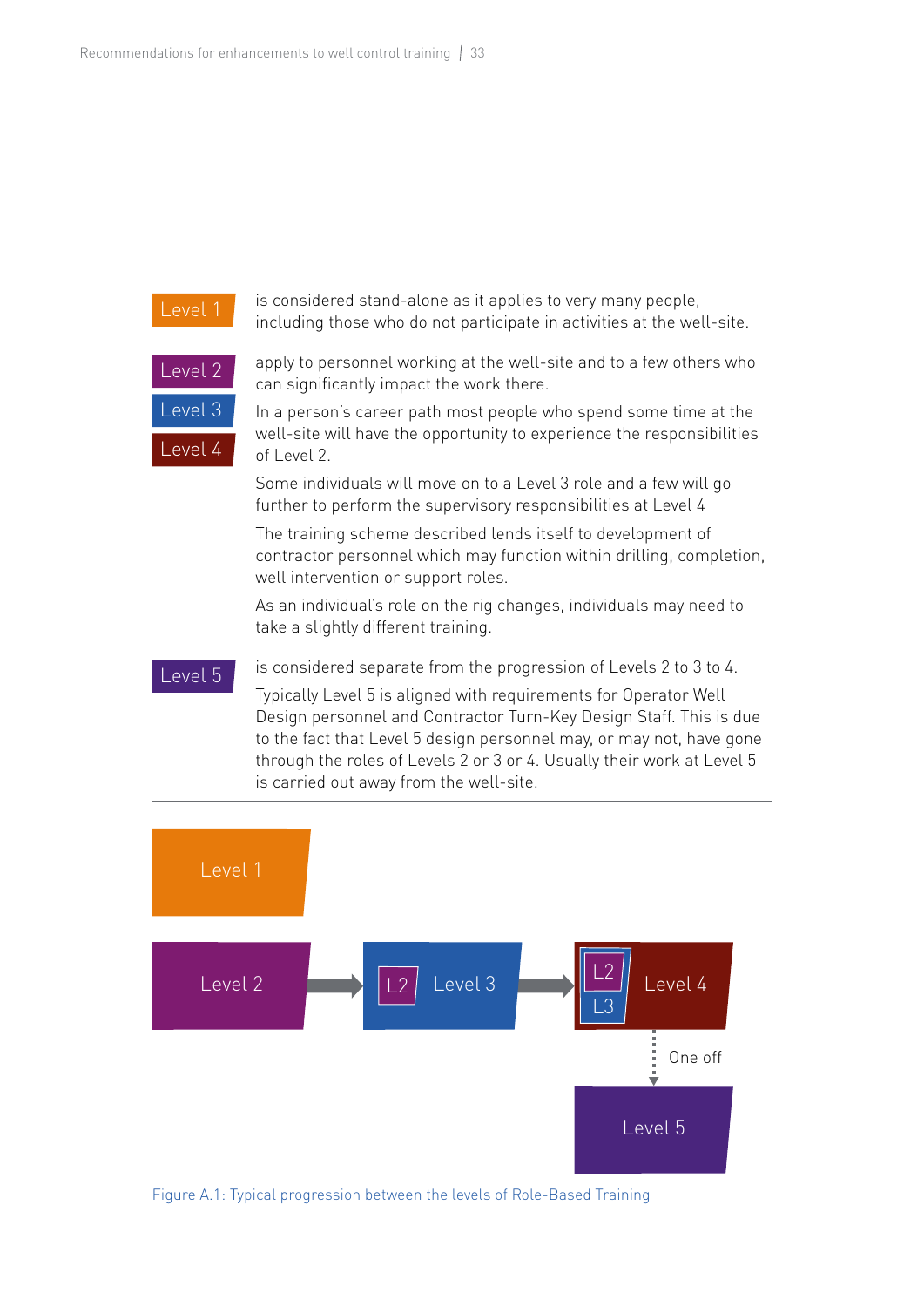## <span id="page-33-0"></span>A.3 Dispensation

Most individuals in well-site roles will follow the route of progression described in A.3 but there may be exceptions in special cases.

Dispensation for personnel certified by other than via sequential level training may be given by the operator to certain roles or functions where previous learning or experience can be demonstrated.

Qualifying examples of work-related experience that may lead to considering dispensation include:

- regional vocational training schemes
- operator in-house training programmes
- recognition for earlier expired qualifications.
- operator staff qualifying from the outset at Level 4 due to other training.

The employer should take responsibility for assessing which level of training an individual employee should attend.

Examples where dispensation from the progression may be considered include:

- operator personnel in well design and/or well planning roles
- operator representatives at the well site
- an offsite manager such as a superintendent.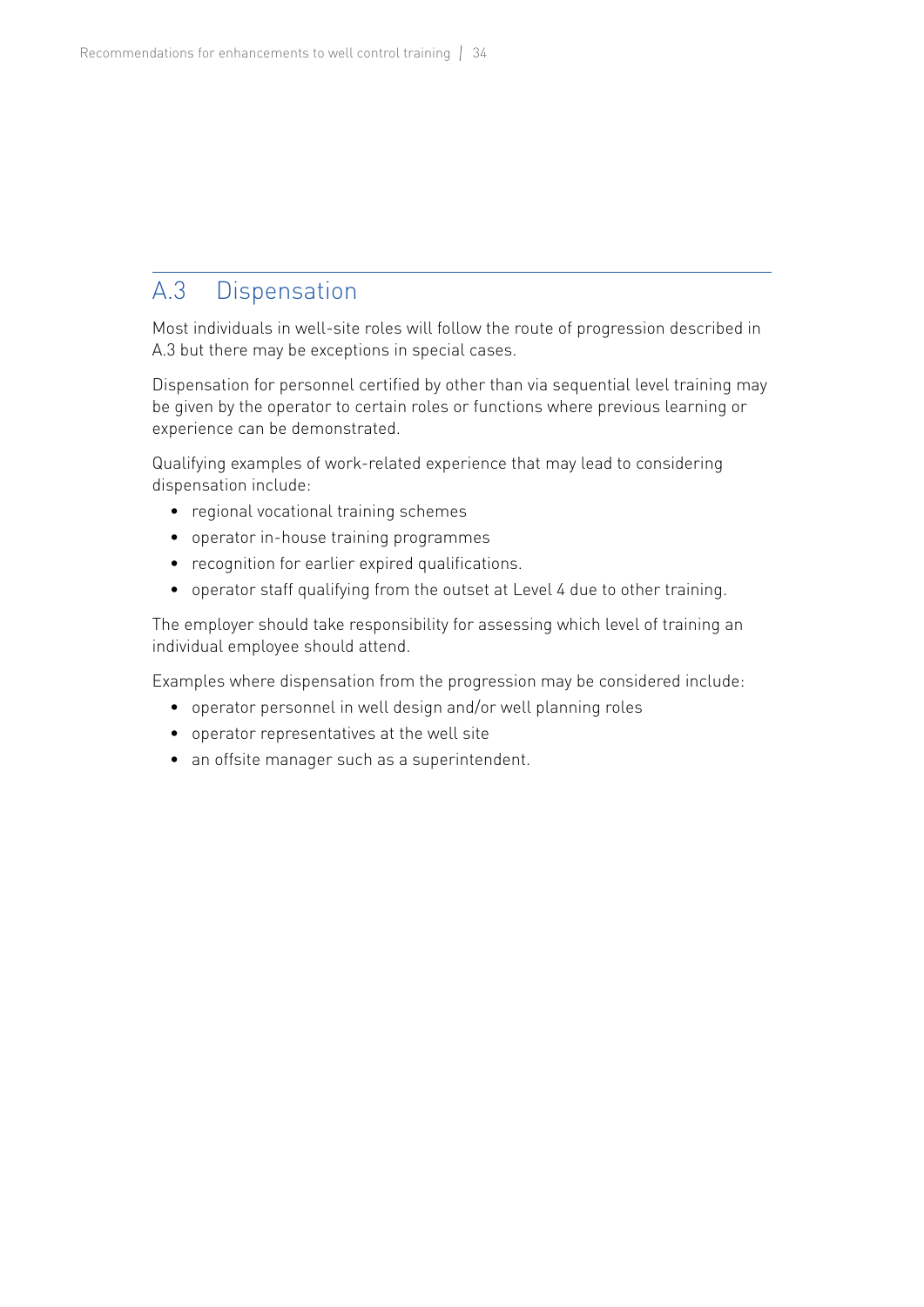## <span id="page-34-0"></span>Appendix B. Background on Well Operations Crew Resource Management

Crew Resource Management (CRM) began in the aviation industry to help flight crews improve their skills in areas such as teamwork, leadership, situation awareness, managing stress, and decision making. The concept has since been successfully translated to a wide range of other higher-hazard industries, such as the fire services, marine, rail, mining and healthcare.

CRM instruction is still in the process of being broadly introduced and accepted and implemented within the industry. It may involve standalone training for some period. Eventually it should evolve to be embedded in the well control curriculum as well as industry practices and procedures.

The non-technical skills integral to CRM are:

- 1) Situation awareness
- 2) Decision making
- 3) Communication
- 4) Teamwork
- 5) Leadership
- 6) Factors that impact human performance.

IOGP's Wells Expert Committee has developed a number of resources designed to promote non-technical skills in this sector of the upstream industry, known as Well Operations Crew Resource Management (WOCRM):

- Report 501, *Crew Resource Management for Well Operations Teams*
- Report 502, *Guidelines for implementing Well Operations Crew Resource Management training*.

These reports provide guidance on introducing training of WOCRM skills in standalone courses that may or may not include simulation. Over time, these skills can be routinely practiced and assessed in ongoing technical well control training, refreshers and in scenario based discussions or training.

Essentially, the intent of WOCRM is to foster a climate or culture where an individual has the right to respectfully question decisions made by authority. The ability to pass on and to challenge the relevant information freely should be encouraged in order to recognize the discrepancy between what is happening and what should be happening as this is often the first indicator that an error is occurring.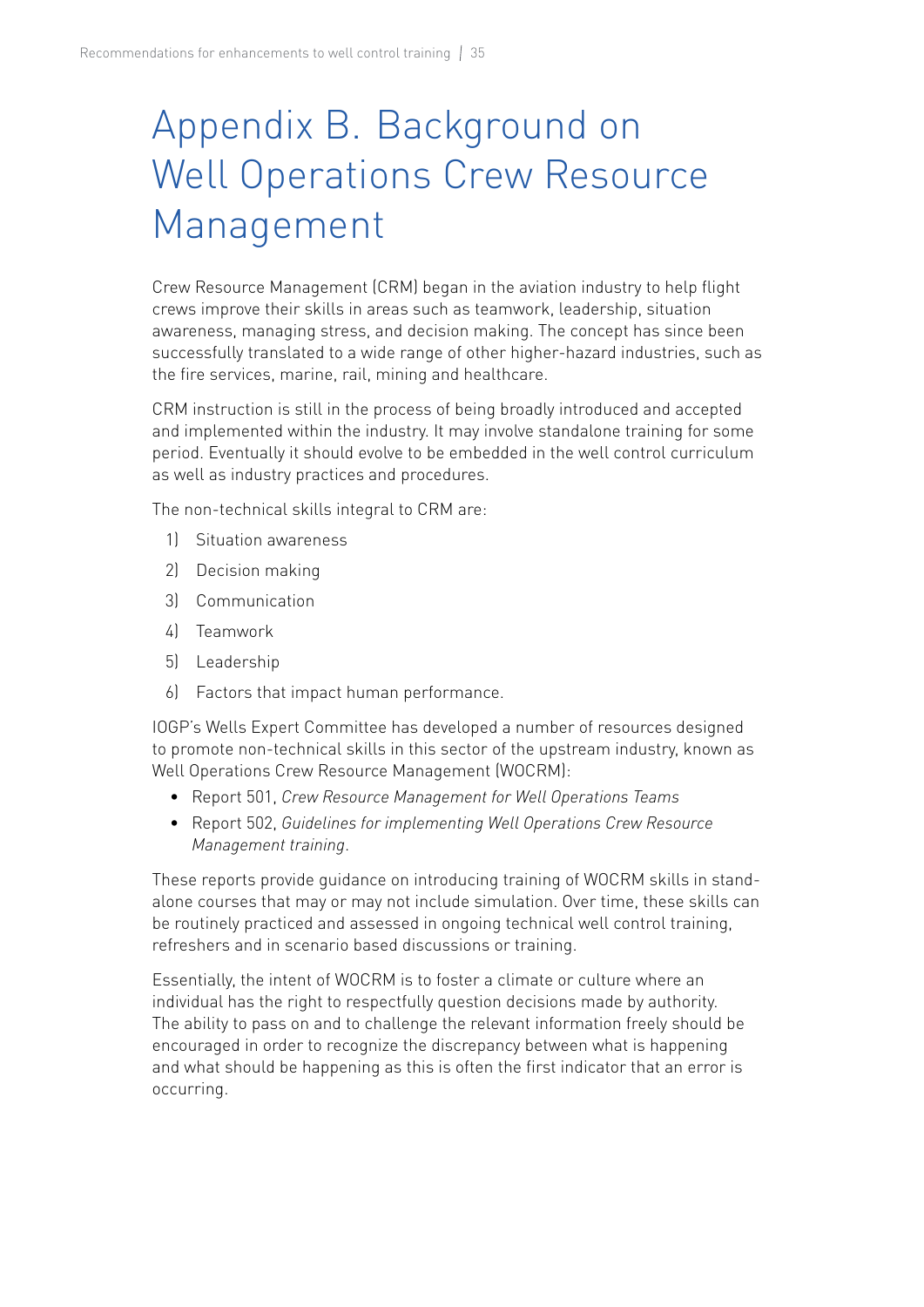#### Recommendations:

- 1) WOCRM training events should be employed as much as possible where practical. These events might suit a new team coming together or a seasoned team facing a more difficult challenge than they have already mastered.
- 2) If possible, work teams should undertake WOCRM training as a team during the training. That team might consist of personnel from several different employers.
- 3) Where crew team training is not yet possible or practical, then individuals should be given the benefit of training about non-technical skills and opportunities to practice these.
- 4) Training in non-technical skills should start early in a person's career and be reinforced by refreshers to address their new work environments.
- 5) Where possible, the training of non-technical skills should immerse the trainee in simulations and scenarios of real well-site events, even if this is a desktop exercise when simulators are not available.
- 6) Training should take advantage of debrief and feedback. The use of Behavioural Markers to assist with evaluation is encouraged.
- 7) Over time, supervisory staff should be trained to enhance their observational skills, perhaps using Behavioural Markers together with their own technical knowledge. The objective of having supervisory personnel undertake such training is to strengthen their skills so that they are able to recognize and address the human factor related issues as and when they arise.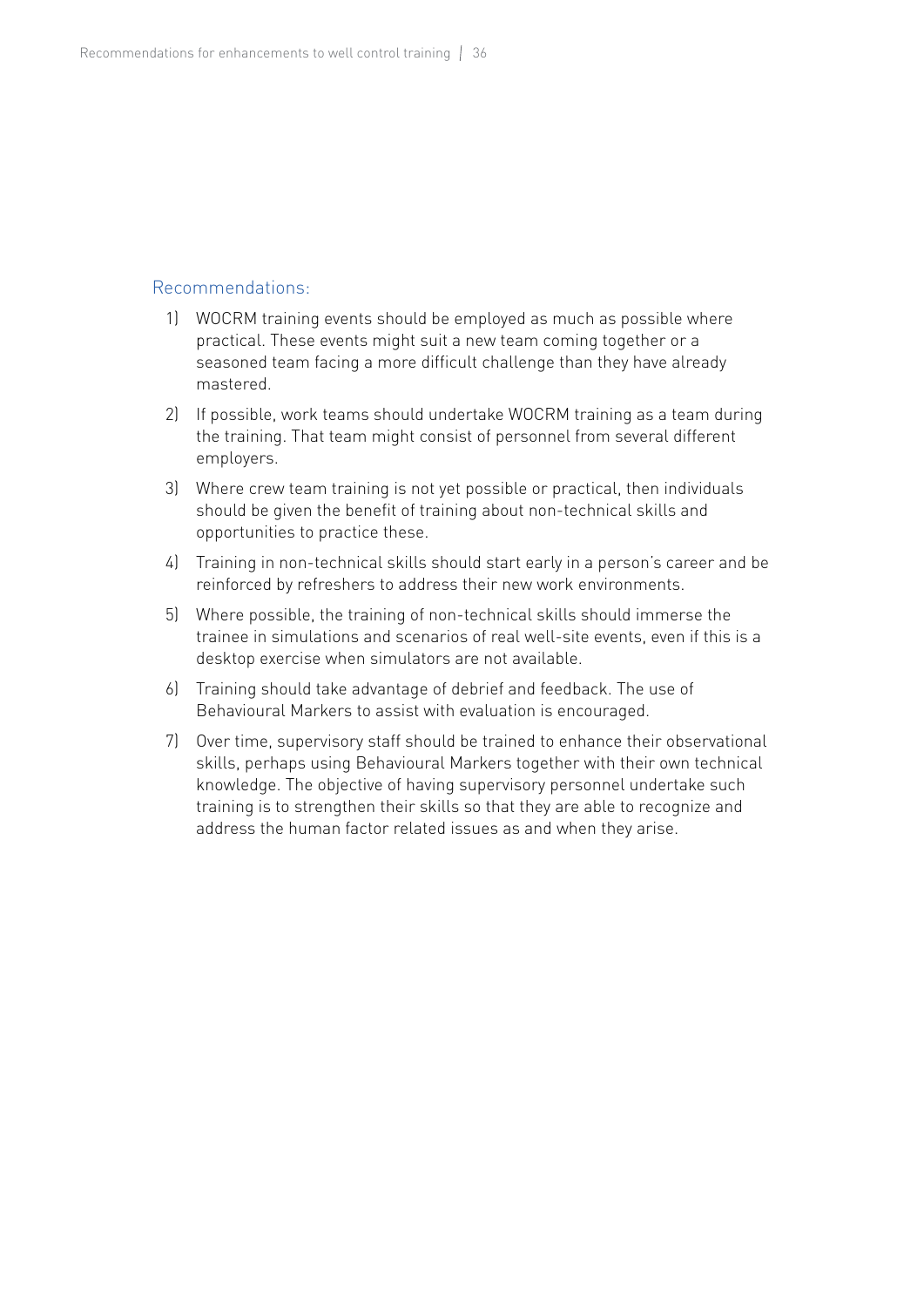## <span id="page-36-0"></span>Appendix C. Level 5 Engineer & Approving Authority

All personnel involved with well design and approval of well designs should attend training that includes well integrity assurance with respect to well control.

This additional content is identified primarily for Level 5 Engineer and Approving Authority well control training and should include (but is not limited to):

- 1) basics of geology, the impact of rock behaviour on well control (e.g. rock strength in relationship to wellbore pressures, the ratio of horizontal to vertical stress)
- 2) holistic design for well control
- 3) recognize and address uncertainty related to any of the inputs to the well design, construction and operation processes
- 4) instruction on barrier integrity assurance, for example, by bow-tie methodology
- 5) barrier implications to well design, e.g. shoe track to be classified as a barrier
- 6) importance of annular cement integrity including:
	- a) cement testing and the importance of testing cement designs at the correct temperature
	- b) pipe centralization
	- c) impact of gas flow during and after cementing, and how this may be mitigated
	- d) how unstable wellbores can affect cement integrity
- 7) well integrity verification techniques and requirements for tubular, valves, wellheads, cement and formation integrities including:
	- a) pressure verification assurance methods
	- b) negative (or in-flow) pressure testing and its weaknesses
	- c) electric log well integrity verification
- 8) well design according to the verification of integrity, including kick tolerance
- 9) well design to account for the management of corrosive well fluids and their compatibility with hardware for continued integrity
- 10) well integrity monitoring in construction and throughout life cycle
- 11) the importance of well maintenance and formal regular well integrity testing
- 12) how to manage failed integrity, repair and post-repair well integrity assurance including equipment redundancies and back-up equipment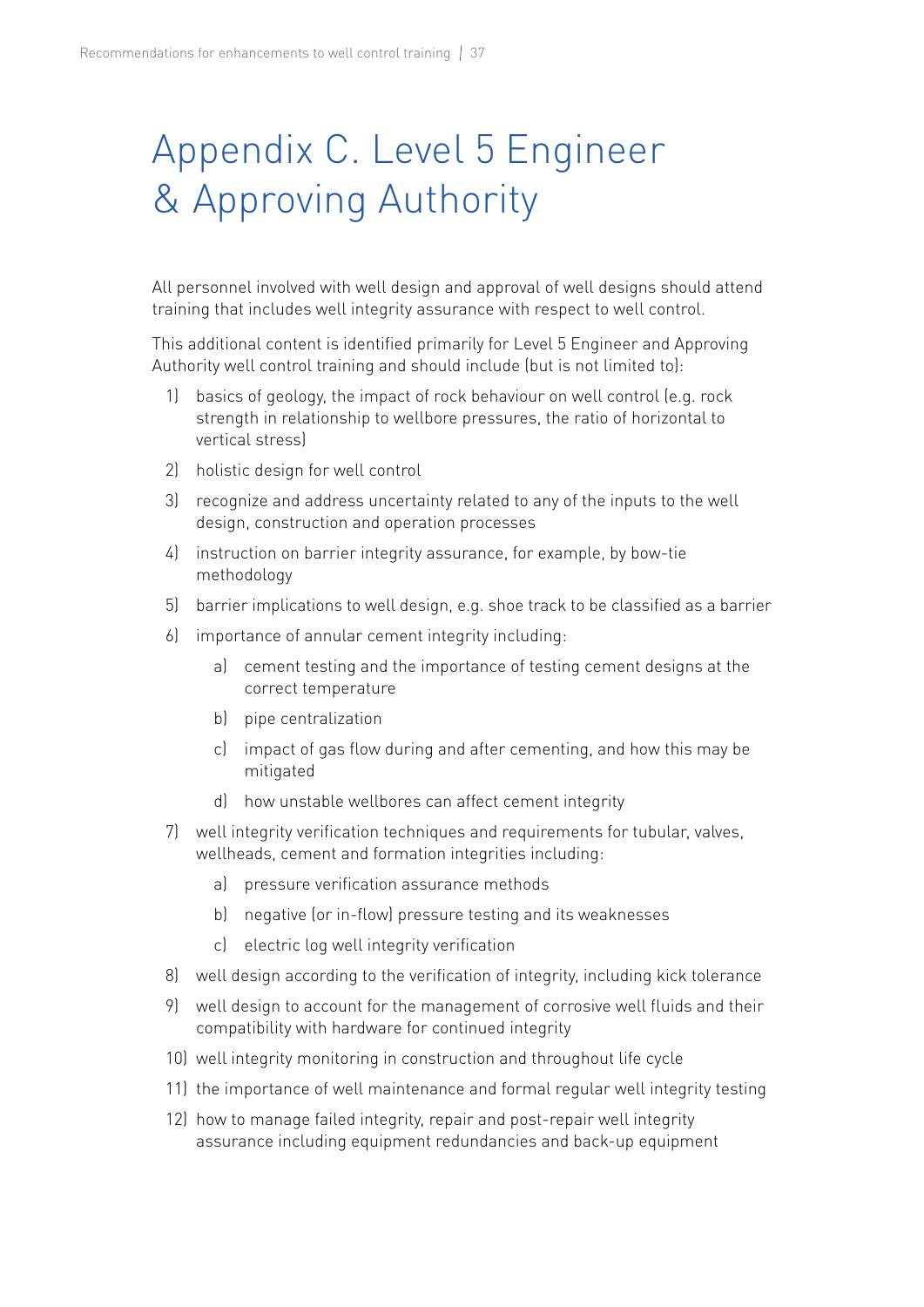- 13) principles for assessing risk and managing the risk through appropriate avoidance and mitigation measures using realistic probabilities (from industry data) of well control events
- 14) managing risks associated with programme or design changes and how these risks should be properly managed (Management of Change – MOC)
- 15) shallow gas surveying, offset well analysis during the well design phase and well design philosophies to manage shallow gas
- 16) appropriate design and subsequent operations practices to ensure wells are suspended and/or abandoned in an appropriate manner
- 17) a short introduction of current tertiary well control techniques including:
	- a) relief well drilling, interception and associated relief well kill techniques
	- b) capping technologies that are available and under development
	- c) subsea containment technologies and techniques
	- d) oil spill clean-up technologies that are available and under development.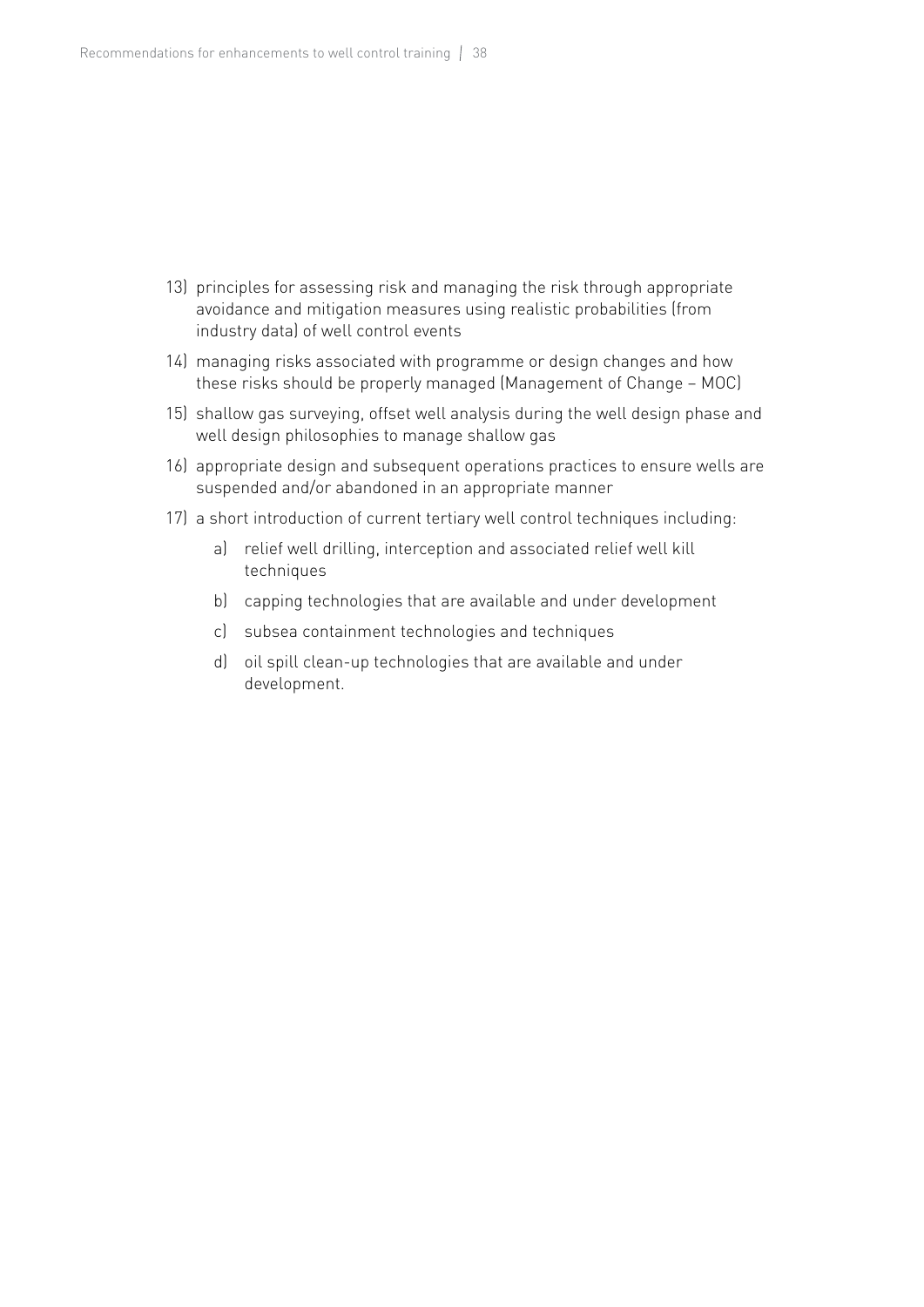## <span id="page-38-0"></span>Appendix D. Bow tie methodology

The bow tie methodology is a simple diagrammatic way of describing and analysing the pathways of risk from causes to consequences.

The focus of the bow tie is on the preventive measures between the causes and the risk, and the risk and consequences.

Bow tie methodology is often easy to understand and therefore can also be a useful communication tool. There are different approaches to the bow tie methodology. Choose one that is appropriate for your organization.



Figure D.1: A bow tie diagram